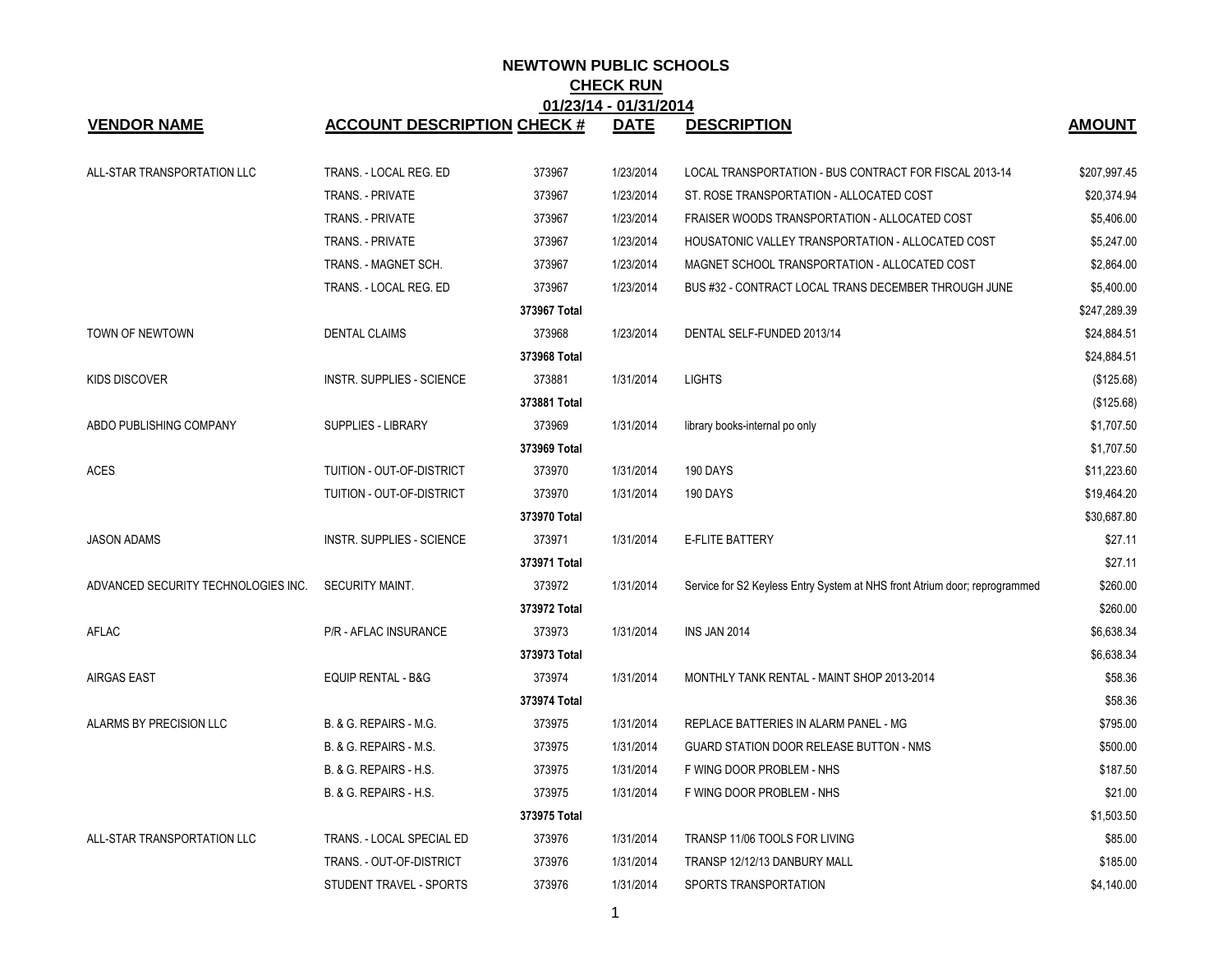| 01/23/14 - 01/31/2014       |                                    |              |             |                                                                           |               |  |  |
|-----------------------------|------------------------------------|--------------|-------------|---------------------------------------------------------------------------|---------------|--|--|
| <b>VENDOR NAME</b>          | <b>ACCOUNT DESCRIPTION CHECK #</b> |              | <b>DATE</b> | <b>DESCRIPTION</b>                                                        | <b>AMOUNT</b> |  |  |
| ALL-STAR TRANSPORTATION LLC | STUDENT TRAVEL - SPORTS            | 373976       | 1/31/2014   | SPORTS TRANSPORTATION                                                     | \$5,734.30    |  |  |
|                             | STUDENT TRAVEL - MATH              | 373976       | 1/31/2014   | TRANSPORTATION 12/4, MATH TEAM TO WILTON HIGH SCHOOL                      | \$205.00      |  |  |
|                             | STUDENT TRAVEL - MUSIC             | 373976       | 1/31/2014   | buses for 4th grade chorus to go to the high school for rehearsal 1/8/14. | \$172.00      |  |  |
|                             | STUDENT TRAVEL - SPORTS            | 373976       | 1/31/2014   | Transportation to Basketball game per attached invoice, 32494             | \$180.00      |  |  |
|                             | STUDENT TRAVEL - MUSIC             | 373976       | 1/31/2014   | MUSIC TO TRUMBULL HS                                                      | \$555.00      |  |  |
|                             | STUDENT TRAVEL - CLASSROOM         | 373976       | 1/31/2014   | <b>WESLEYAN UNIVERSITY</b>                                                | \$365.00      |  |  |
|                             | STUDENT TRAVEL - SPORTS            | 373976       | 1/31/2014   | Travel to basketball games per attached invoice, 32527. OK to pay         | \$360.00      |  |  |
|                             |                                    | 373976 Total |             |                                                                           | \$11,981.30   |  |  |
| AMAZON                      | SUPPLIES - LIBRARY                 | 373977       | 1/31/2014   | Amazon Book Order *See attached*                                          | \$22.98       |  |  |
|                             | SUPPLIES - LIBRARY                 | 373977       | 1/31/2014   | Amazon Book Order *See attached*                                          | \$16.77       |  |  |
|                             |                                    | 373977 Total |             |                                                                           | \$39.75       |  |  |
| AMAZON                      | <b>TEXTBOOKS - ENGLISH</b>         | 373978       | 1/31/2014   | Various titles for classroom use to support Common Core.                  | (\$39.36)     |  |  |
|                             | OFF. SUPPLIES - ADMIN.             | 373978       | 1/31/2014   | Lanyards for staff                                                        | \$33.00       |  |  |
|                             | OFF. SUPPLIES - ADMIN.             | 373978       | 1/31/2014   | Shipping                                                                  | \$11.09       |  |  |
|                             | OFF. SUPPLIES - ADMIN.             | 373978       | 1/31/2014   | Staplers, swing line                                                      | \$108.90      |  |  |
|                             | OFF. SUPPLIES - ADMIN.             | 373978       | 1/31/2014   | Insert tabs for folders. Free shipping                                    | \$1.48        |  |  |
|                             | OFF. SUPPLIES - ADMIN.             | 373978       | 1/31/2014   | Shipping                                                                  | \$6.99        |  |  |
|                             | INSTR. SUPPLIES - COMPUTER ED.     | 373978       | 1/31/2014   | Toner cartridge HP CE505A, for LaserJet P2035N. FREE SHIPPING             | \$151.00      |  |  |
|                             | OFF. SUPPLIES - ADMIN.             | 373978       | 1/31/2014   | DYMO labels for label maker, cwing office. Item 30254                     | \$41.29       |  |  |
|                             | <b>INSTR. SUPPLIES - MATH</b>      | 373978       | 1/31/2014   | Reams of graph paper. 1/4 inch. FREE SHIPPING                             | \$216.60      |  |  |
|                             |                                    | 373978 Total |             |                                                                           | \$530.99      |  |  |
| AMAZON                      | OFF. SUPPLIES - ADMIN.             | 373979       | 1/31/2014   | THE SOUL OF ADOLESCENCE                                                   | \$14.50       |  |  |
|                             | OFF. SUPPLIES - ADMIN.             | 373979       | 1/31/2014   | BUILDING RESILIENCE IN CHILDREN AND TEENS                                 | \$11.51       |  |  |
|                             | <b>INSTR. SUPPLIES - SCIENCE</b>   | 373979       | 1/31/2014   | APPLE LIGHTNING TO 30 - PIN ADAPTER                                       | \$37.99       |  |  |
|                             | INSTR. SUPPLIES - ENGLISH          | 373979       | 1/31/2014   | APPLE LIGHTNING TO VGA ADAPTER FOR IPAD                                   | \$95.48       |  |  |
|                             | INSTR. SUPPLIES - SCIENCE          | 373979       | 1/31/2014   | APPLE LIGHTNING TO VGA ADAPTER FOR IPAD                                   | \$139.47      |  |  |
|                             | <b>TEXTBOOKS - ENGLISH</b>         | 373979       | 1/31/2014   | LOVELY BONES BY ALICE SEBOLD (BLUE COVER (PAPERBACK)                      | \$49.40       |  |  |
|                             | <b>TEXTBOOKS - ENGLISH</b>         | 373979       | 1/31/2014   | UNBROKEN BY LAURA HILLENBRAND 9781400064168 (PAPERBACK)                   | \$149.90      |  |  |
|                             | <b>TEXTBOOKS - ENGLISH</b>         | 373979       | 1/31/2014   | THE GLASS CASTLE BY JEANNETTE WALLS 9781439156964                         | \$97.90       |  |  |
|                             | INSTR. SUPPLIES - TECH ED.         | 373979       | 1/31/2014   | Master Appliance PH-1400K Variable Temperature and Air Flow Master        | \$220.46      |  |  |
|                             | <b>INSTR. SUPPLIES - SCIENCE</b>   | 373979       | 1/31/2014   | STUDENT LAB NOTEBOOK: 100 CARBONLESS DUPLICATE SETS                       | \$56.91       |  |  |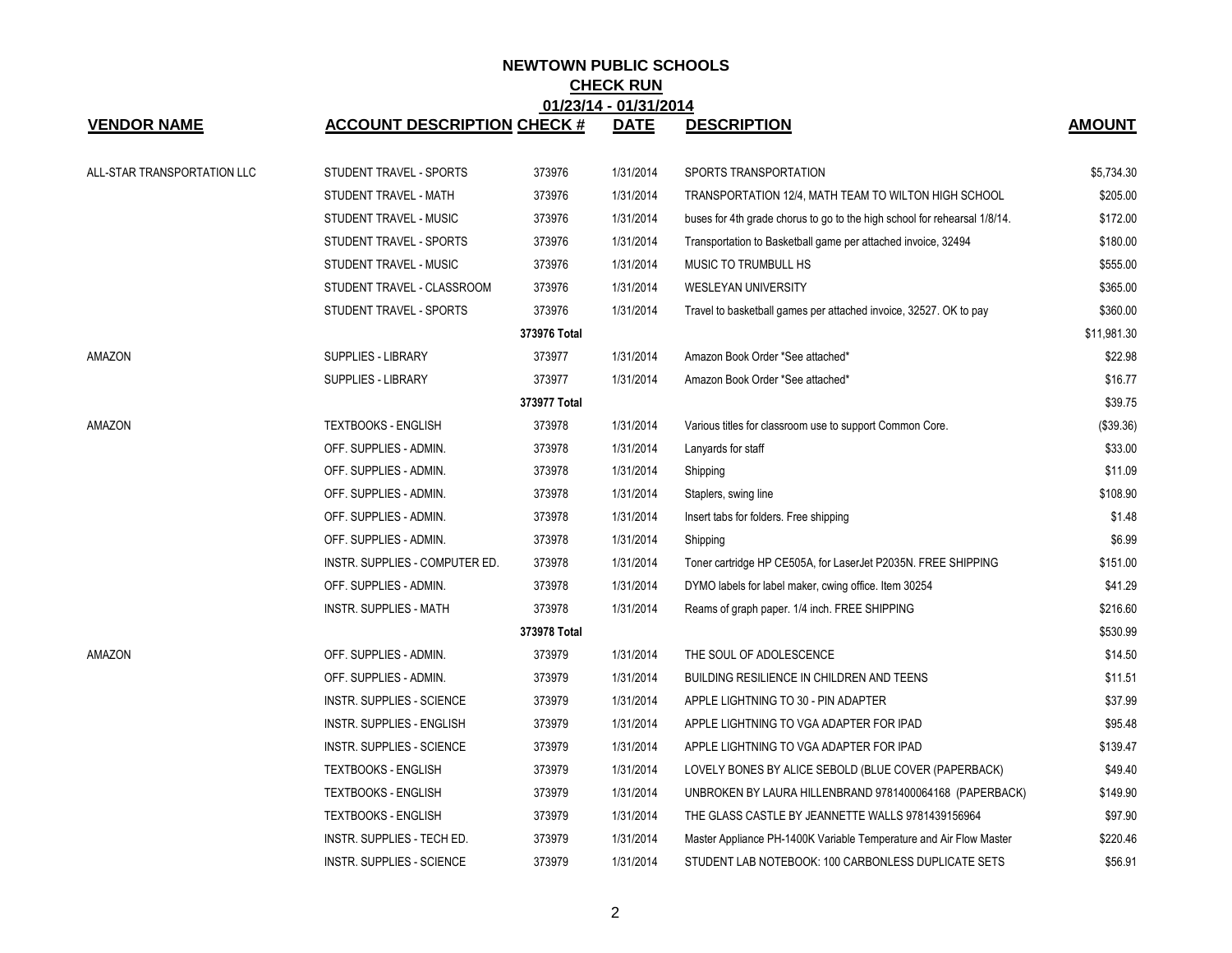| <b>VENDOR NAME</b>            | <b>ACCOUNT DESCRIPTION CHECK #</b> | <b>UIILUIT</b> | <b>VIIV-11</b><br><b>DATE</b> | <b>DESCRIPTION</b>                                   | <b>AMOUNT</b> |
|-------------------------------|------------------------------------|----------------|-------------------------------|------------------------------------------------------|---------------|
| AMAZON                        | <b>TEXTBOOKS - ENGLISH</b>         | 373979         | 1/31/2014                     | 9781452276588 THE COMMON CORE COMPANION              | \$27.85       |
|                               |                                    | 373979 Total   |                               |                                                      | \$901.37      |
| <b>APPERSON</b>               | <b>INSTR. SUPPLIES - SCIENCE</b>   | 373980         | 1/31/2014                     | FORM 28190 (15 QUESTIONS)                            | \$106.00      |
|                               | <b>INSTR. SUPPLIES - SCIENCE</b>   | 373980         | 1/31/2014                     | FORM 26550 (200 QUESTIONS)                           | \$130.00      |
|                               | <b>INSTR. SUPPLIES - SCIENCE</b>   | 373980         | 1/31/2014                     | FORM 27120 (100 QUESTIONS)                           | \$260.00      |
|                               | INSTR. SUPPLIES - SCIENCE          | 373980         | 1/31/2014                     | 12 % SHIPPING CHARGE                                 | \$39.47       |
|                               |                                    | 373980 Total   |                               |                                                      | \$535.47      |
| AQUARION WATER COMPANY OF CT  | WATER - H.S.                       | 373981         | 1/31/2014                     | water 200331205                                      | \$38.13       |
|                               |                                    | 373981 Total   |                               |                                                      | \$38.13       |
| ASCOM HASLER/GE CAP PROG      | EQUIP RENTAL - ADMIN.              | 373982         | 1/31/2014                     | LEASE FOR FOLDING MACHINE 2013/14                    | \$158.47      |
|                               |                                    | 373982 Total   |                               |                                                      | \$158.47      |
| AT&T                          | <b>TELEPHONE &amp; CABLE</b>       | 373983         | 1/31/2014                     | <b>SERVICES 2013/14</b>                              | \$624.40      |
|                               |                                    | 373983 Total   |                               |                                                      | \$624.40      |
| AT&T                          | <b>TELEPHONE &amp; CABLE</b>       | 373984         | 1/31/2014                     | <b>SERVICES 2013/14</b>                              | \$62.71       |
|                               |                                    | 373984 Total   |                               |                                                      | \$62.71       |
| AT&T                          | <b>TELEPHONE &amp; CABLE</b>       | 373985         | 1/31/2014                     | <b>SERVICES 2013/14</b>                              | \$62.16       |
|                               |                                    | 373985 Total   |                               |                                                      | \$62.16       |
| AT&T                          | <b>TELEPHONE &amp; CABLE</b>       | 373986         | 1/31/2014                     | <b>SERVICES 2013/14</b>                              | \$112.46      |
|                               |                                    | 373986 Total   |                               |                                                      | \$112.46      |
| <b>BAGEL DELIGHT</b>          | OFF. SUPPLIES - SUPER.             | 373987         | 1/31/2014                     | <b>BREAKFAST</b>                                     | \$40.00       |
|                               | OFF. SUPPLIES - ADMIN.             | 373987         | 1/31/2014                     | Professional Development refreshments . See attached | \$99.80       |
|                               |                                    | 373987 Total   |                               |                                                      | \$139.80      |
| ANNETTE BARBOUR               | TRANS. - LOCAL SPECIAL ED          | 373988         | 1/31/2014                     | SERV 01/13/14 THRU 01/17/14                          | \$400.00      |
|                               | TRANS. - LOCAL SPECIAL ED          | 373988         | 1/31/2014                     | SERV 01/21/14 THRU 01/24/14                          | \$320.00      |
|                               |                                    | 373988 Total   |                               |                                                      | \$720.00      |
| <b>JILL BEAUDRY</b>           | INSTR. SUPPLIES - CLASSROOM        | 373989         | 1/31/2014                     | <b>CLASSROOM SUPPLIES</b>                            | \$98.52       |
|                               |                                    | 373989 Total   |                               |                                                      | \$98.52       |
| BERCHEM, MOSES & DEVLIN, P.C. | PROF. SERV. - SP. ED. LEGAL        | 373990         | 1/31/2014                     | <b>SERV SP.ED</b>                                    | \$3,641.50    |
|                               | PROF. SERV. - SUPER.               | 373990         | 1/31/2014                     | SERV JAN 2014                                        | \$7,167.00    |
|                               |                                    | 373990 Total   |                               |                                                      | \$10,808.50   |
| <b>BLICK ART MATERIALS</b>    | <b>INSTR. SUPPLIES - ART</b>       | 373991         | 1/31/2014                     | UNDER GLAZE- OIL PAINT- GLAZE- SEE SHOPPING CART     | \$770.11      |
|                               |                                    | 373991 Total   |                               |                                                      | \$770.11      |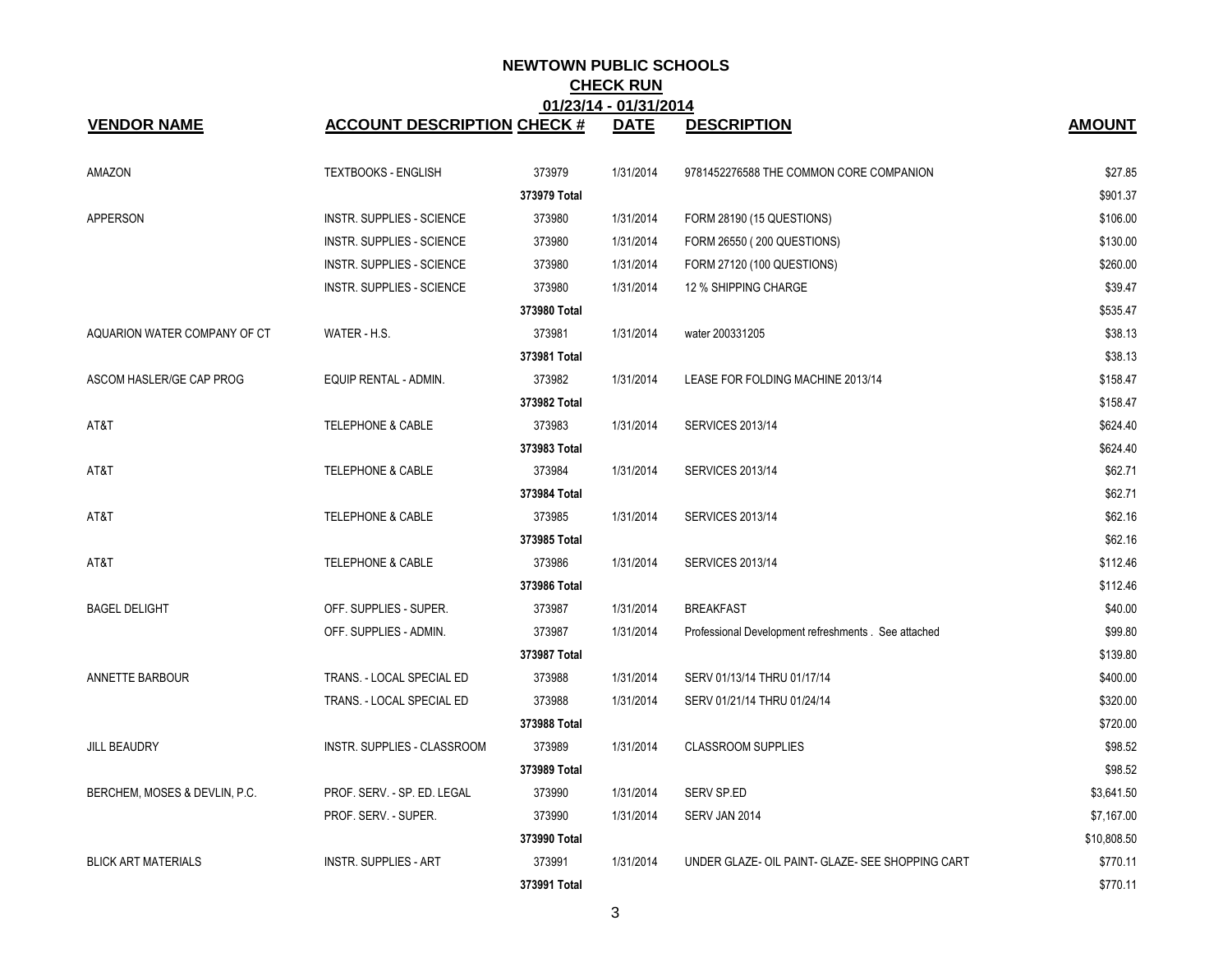|                                                           | 01/23/14 - 01/31/2014              |              |             |                                                              |               |  |  |  |
|-----------------------------------------------------------|------------------------------------|--------------|-------------|--------------------------------------------------------------|---------------|--|--|--|
| <b>VENDOR NAME</b>                                        | <b>ACCOUNT DESCRIPTION CHECK #</b> |              | <b>DATE</b> | <b>DESCRIPTION</b>                                           | <b>AMOUNT</b> |  |  |  |
| <b>BLINDSGUYS</b>                                         | <b>EMERGENCY REPAIRS - GEN.</b>    | 373992       | 1/31/2014   | <b>MINIBLINDS</b>                                            | \$150.00      |  |  |  |
|                                                           | <b>EMERGENCY REPAIRS - GEN.</b>    | 373992       | 1/31/2014   | <b>MINIBLINDS</b>                                            | \$440.00      |  |  |  |
|                                                           | <b>EMERGENCY REPAIRS - GEN.</b>    | 373992       | 1/31/2014   | <b>MINIBLINDS</b>                                            | \$165.00      |  |  |  |
|                                                           |                                    | 373992 Total |             |                                                              | \$755.00      |  |  |  |
| THE BOOKSOURCE                                            | TEXTBOOKS - CLASSROOM              | 373993       | 1/31/2014   | Classroom library books-see attached-no shipping             | \$310.32      |  |  |  |
|                                                           | TEXTBOOKS - CLASSROOM              | 373993       | 1/31/2014   | Reader s Workshop, Grade 2, 3, 4 & Kindergarten,             | \$1,285.39    |  |  |  |
|                                                           |                                    | 373993 Total |             |                                                              | \$1,595.71    |  |  |  |
| BOTSFORD POSTMASTER                                       | POSTAGE - ADMIN.                   | 373994       | 1/31/2014   | Forever stamps, please send check to Middle Gate-no shipping | \$490.00      |  |  |  |
|                                                           |                                    | 373994 Total |             |                                                              | \$490.00      |  |  |  |
| BROOKS ENVIRONMENTAL CONSULTING LLC PROF. SERV. - B. & G. |                                    | 373995       | 1/31/2014   | ASBESTOS DESIGNATED PERSON 2013-2014                         | \$850.00      |  |  |  |
|                                                           |                                    | 373995 Total |             |                                                              | \$850.00      |  |  |  |
| <b>BUG BUSTER INC.</b>                                    | <b>B&amp;G CONTRACTED SERV.</b>    | 373996       | 1/31/2014   | MONTHLY PEST CONTROL - ALL SCHOOLS 2013-2014                 | \$76.36       |  |  |  |
|                                                           | <b>B&amp;G CONTRACTED SERV.</b>    | 373996       | 1/31/2014   | MONTHLY PEST CONTROL - ALL SCHOOLS 2013-2014                 | \$77.68       |  |  |  |
|                                                           | <b>B&amp;G CONTRACTED SERV.</b>    | 373996       | 1/31/2014   | MONTHLY PEST CONTROL - ALL SCHOOLS 2013-2014                 | \$77.68       |  |  |  |
|                                                           | <b>B&amp;G CONTRACTED SERV.</b>    | 373996       | 1/31/2014   | MONTHLY PEST CONTROL - ALL SCHOOLS 2013-2014                 | \$76.36       |  |  |  |
|                                                           | <b>B&amp;G CONTRACTED SERV.</b>    | 373996       | 1/31/2014   | MONTHLY PEST CONTROL - ALL SCHOOLS 2013-2014                 | \$78.54       |  |  |  |
|                                                           | <b>B&amp;G CONTRACTED SERV.</b>    | 373996       | 1/31/2014   | MONTHLY PEST CONTROL - ALL SCHOOLS 2013-2014                 | \$78.54       |  |  |  |
|                                                           | <b>B&amp;G CONTRACTED SERV.</b>    | 373996       | 1/31/2014   | MONTHLY PEST CONTROL - ALL SCHOOLS 2013-2014                 | \$84.58       |  |  |  |
|                                                           |                                    | 373996 Total |             |                                                              | \$549.74      |  |  |  |
| SABRINA BYRNE                                             | STAFF TRAIN. - CLASSROOM           | 373997       | 1/31/2014   | CEV QUIZ'S                                                   | \$45.00       |  |  |  |
|                                                           |                                    | 373997 Total |             |                                                              | \$45.00       |  |  |  |
| <b>CHRISTIAN CANFIELD</b>                                 | INSTR. SUPPLIES - SCIENCE          | 373998       | 1/31/2014   | LIGHTERS FOR AP CHEM LAB                                     | \$10.45       |  |  |  |
|                                                           |                                    | 373998 Total |             |                                                              | \$10.45       |  |  |  |
| CANON SOLUTIONS AMERICA INC.                              | COPIER RENTAL - CLASSROOM          | 373999       | 1/31/2014   | COLOR COPIER RENTAL 2013/14 H/S                              | \$727.00      |  |  |  |
|                                                           | COPIER RENTAL - BUS. SERV.         | 373999       | 1/31/2014   | COLOR COPIER RENTAL 2013/14 C/O                              | \$733.40      |  |  |  |
|                                                           |                                    | 373999 Total |             |                                                              | \$1,460.40    |  |  |  |
| CED                                                       | <b>B&amp;G SUPPLIES - MAINT.</b>   | 374000       | 1/31/2014   | ELECTRICAL SUPPLIES - SHOP STOCK                             | \$179.90      |  |  |  |
|                                                           | <b>B&amp;G SUPPLIES - MAINT.</b>   | 374000       | 1/31/2014   | ELECTRICAL SUPPLIES - SHOP STOCK                             | \$2,044.81    |  |  |  |
|                                                           | <b>B&amp;G SUPPLIES - MAINT.</b>   | 374000       | 1/31/2014   | ELECTRICAL SUPPLIES - SHOP STOCK                             | \$700.00      |  |  |  |
|                                                           | <b>B&amp;G SUPPLIES - MAINT.</b>   | 374000       | 1/31/2014   | ELECTRICAL SUPPLIES - SHOP STOCK                             | \$140.00      |  |  |  |
|                                                           | <b>B&amp;G SUPPLIES - MAINT.</b>   | 374000       | 1/31/2014   | ELECTRICAL SUPPLIES - SHOP STOCK                             | \$1,030.00    |  |  |  |
|                                                           |                                    | 374000 Total |             |                                                              | \$4,094.71    |  |  |  |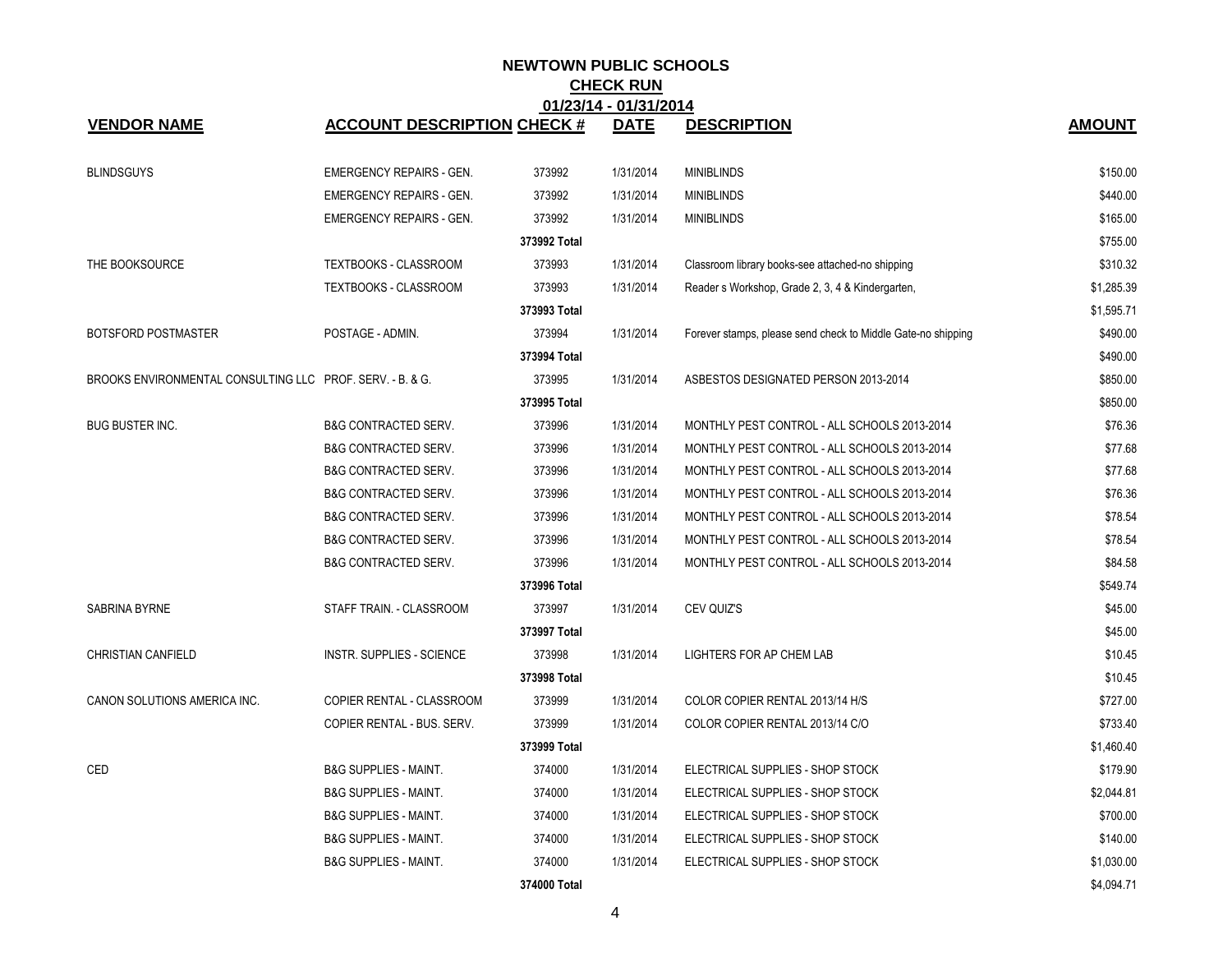|                                      | 01/23/14 - 01/31/2014              |              |             |                                                                          |               |  |  |  |
|--------------------------------------|------------------------------------|--------------|-------------|--------------------------------------------------------------------------|---------------|--|--|--|
| <b>VENDOR NAME</b>                   | <b>ACCOUNT DESCRIPTION CHECK #</b> |              | <b>DATE</b> | <b>DESCRIPTION</b>                                                       | <b>AMOUNT</b> |  |  |  |
| <b>CIRMA</b>                         | LIABILITY/UMBRELLA INS.            | 374001       | 1/31/2014   | 2010-11 LAP REIMB DEDUCTIBLE                                             | \$2,002.25    |  |  |  |
|                                      |                                    | 374001 Total |             |                                                                          | \$2,002.25    |  |  |  |
| <b>CONNECTICUT LIGHT &amp; POWER</b> | ELECTRICITY - S.H.                 | 374002       | 1/31/2014   | UTIL 51934736059                                                         | \$10,357.68   |  |  |  |
|                                      | ELECTRICITY - S.H.                 | 374002       | 1/31/2014   | UTIL 51922733035                                                         | \$77.51       |  |  |  |
|                                      | ELECTRICITY - HOM.                 | 374002       | 1/31/2014   | UTIL 51844633024                                                         | \$4,574.35    |  |  |  |
|                                      | ELECTRICITY - RIS.                 | 374002       | 1/31/2014   | UTIL 51984466011                                                         | \$757.84      |  |  |  |
|                                      | ELECTRICITY - H.S.                 | 374002       | 1/31/2014   | UTIL 51356633040                                                         | \$38.93       |  |  |  |
|                                      |                                    | 374002 Total |             |                                                                          | \$15,806.31   |  |  |  |
| <b>LAUREN CONNOR</b>                 | STAFF TRAVEL - SP. ED. PREK-8      | 374003       | 1/31/2014   | TRAVEL AUG THRU DEC 2013                                                 | \$278.76      |  |  |  |
|                                      |                                    | 374003 Total |             |                                                                          | \$278.76      |  |  |  |
| <b>JENNA CONNORS</b>                 | STAFF TRAIN. - ADMIN.              | 374004       | 1/31/2014   | <b>NSTA CONF</b>                                                         | \$31.24       |  |  |  |
|                                      | STAFF TRAIN. - CLASSROOM           | 374004       | 1/31/2014   | <b>NSTA CONF</b>                                                         | \$213.76      |  |  |  |
|                                      | MEMBERSHIPS - CLASSROOM            | 374004       | 1/31/2014   | <b>MEMBERSHIP NSTA</b>                                                   | \$75.00       |  |  |  |
|                                      |                                    | 374004 Total |             |                                                                          | \$320.00      |  |  |  |
| COOPERATIVE EDUCATIONAL SERVICES     | STAFF TRAIN. - CLASSROOM           | 374005       | 1/31/2014   | Michael Wight-Workshop-Developing Numerical Reasoning in the Common Core | \$125.00      |  |  |  |
|                                      |                                    | 374005 Total |             |                                                                          | \$125.00      |  |  |  |
| <b>CRA</b>                           | MEMBERSHIPS - CLASSROOM            | 374006       | 1/31/2014   | Membership to Connecticut Reading Association                            | \$25.00       |  |  |  |
|                                      |                                    | 374006 Total |             |                                                                          | \$25.00       |  |  |  |
| <b>CREC</b>                          | STAFF TRAIN. - CLASSROOM           | 374007       | 1/31/2014   | CTE ANNUAL CONFERENCE                                                    | \$85.00       |  |  |  |
|                                      | PROF. SERV. - SP/HEAR.             | 374007       | 1/31/2014   | ANTICIPATED AUDIO LOGICAL SERVICES THRU JUNE 2014                        | \$5,563.00    |  |  |  |
|                                      | PROF. SERV. - SP/HEAR.             | 374007       | 1/31/2014   | ANTICIPATED AUDIO LOGICAL SERVICES THRU JUNE 2014                        | \$11,761.00   |  |  |  |
|                                      | PROF. SERV. - SP/HEAR.             | 374007       | 1/31/2014   | ANTICIPATED AUDIO LOGICAL SERVICES THRU JUNE 2014                        | \$9,367.00    |  |  |  |
|                                      | PROF. SERV. - SP/HEAR.             | 374007       | 1/31/2014   | ANTICIPATED AUDIO LOGICAL SERVICES THRU JUNE 2014                        | \$3,957.00    |  |  |  |
|                                      |                                    | 374007 Total |             |                                                                          | \$30,733.00   |  |  |  |
| ANNE DALTON                          | MEMBERSHIPS - H.S.                 | 374008       | 1/31/2014   | <b>NASN MEMBERSHIP</b>                                                   | \$136.00      |  |  |  |
|                                      |                                    | 374008 Total |             |                                                                          | \$136.00      |  |  |  |
| M.J. DALY, LLC                       | <b>B&amp;G CONTRACTED SERV.</b>    | 374009       | 1/31/2014   | QUARTERLY SPRINKLER INSPECTIONS - HAWL/RIS/NHS 2013-2014                 | \$849.00      |  |  |  |
|                                      | <b>B&amp;G CONTRACTED SERV.</b>    | 374009       | 1/31/2014   | QUARTERLY SPRINKLER INSPECTIONS - HAWL/RIS/NHS 2013-2014                 | \$660.00      |  |  |  |
|                                      | <b>B&amp;G CONTRACTED SERV.</b>    | 374009       | 1/31/2014   | QUARTERLY SPRINKLER INSPECTIONS - HAWL/RIS/NHS 2013-2014                 | \$460.00      |  |  |  |
|                                      |                                    | 374009 Total |             |                                                                          | \$1,969.00    |  |  |  |
| DEMCO INC.                           | <b>REPAIRS - LIBRARY</b>           | 374010       | 1/31/2014   | Book repair glue and stands for shelves - See attached                   | \$245.61      |  |  |  |
|                                      | <b>SUPPLIES - LIBRARY</b>          | 374010       | 1/31/2014   | WS13592250 Post-it Date due slips, 12/pkg                                | \$29.43       |  |  |  |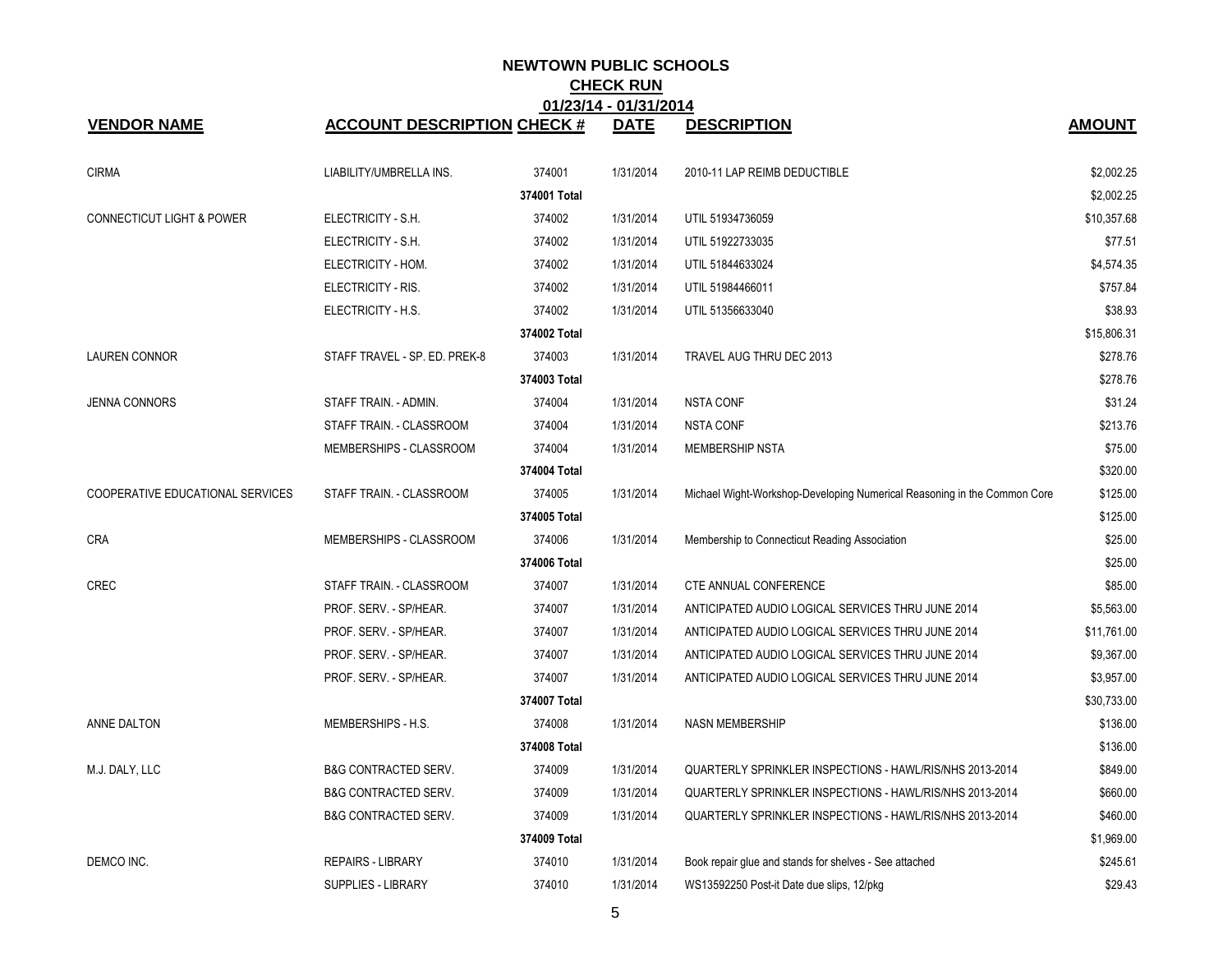|                                | 01/23/14 - 01/31/2014              |              |             |                                                        |               |  |  |  |
|--------------------------------|------------------------------------|--------------|-------------|--------------------------------------------------------|---------------|--|--|--|
| <b>VENDOR NAME</b>             | <b>ACCOUNT DESCRIPTION CHECK #</b> |              | <b>DATE</b> | <b>DESCRIPTION</b>                                     | <b>AMOUNT</b> |  |  |  |
| DEMCO INC.                     | <b>SUPPLIES - LIBRARY</b>          | 374010       | 1/31/2014   | WS16212180 Bic soft feel retractable pen, red 12/box   | \$8.81        |  |  |  |
|                                | <b>SUPPLIES - LIBRARY</b>          | 374010       | 1/31/2014   | WS13610230 Sharpie fine tip marker black 12/pkg        | \$13.69       |  |  |  |
|                                | <b>SUPPLIES - LIBRARY</b>          | 374010       | 1/31/2014   | WS15352360 3M Tattle-tape B2 security strips 1000/box. | \$224.99      |  |  |  |
|                                |                                    | 374010 Total |             |                                                        | \$522.53      |  |  |  |
| <b>CHARLES DUMAIS</b>          | STAFF TRAVEL - ADMIN.              | 374011       | 1/31/2014   | TRAVEL CAS MEETING                                     | \$63.58       |  |  |  |
|                                |                                    | 374011 Total |             |                                                        | \$63.58       |  |  |  |
| EAST COAST SIGN & SUPPLY INC.  | <b>B&amp;G SUPPLIES - MAINT.</b>   | 374012       | 1/31/2014   | <b>SIGNS - MAINT SUPPLIES</b>                          | \$90.00       |  |  |  |
|                                |                                    | 374012 Total |             |                                                        | \$90.00       |  |  |  |
| EAST HAVEN BUILDERS SUPPLY     | B. & G. REPAIRS - H.               | 374013       | 1/31/2014   | DOOR REPAIRS - HAWLEY                                  | \$48.47       |  |  |  |
|                                |                                    | 374013 Total |             |                                                        | \$48.47       |  |  |  |
| EAST RIVER ENERGY INC.         | FUEL OIL - GEN.                    | 374014       | 1/31/2014   | FUEL OIL 5037H                                         | \$989.67      |  |  |  |
|                                | FUEL OIL - HOM.                    | 374014       | 1/31/2014   | FUEL OIL 5037H                                         | \$12,012.06   |  |  |  |
|                                |                                    | 374014 Total |             |                                                        | \$13,001.73   |  |  |  |
| <b>EASTCONN</b>                | STAFF TRAIN - H.S.                 | 374015       | 1/31/2014   | Conference @Eastconn Feb. 19th                         | \$90.00       |  |  |  |
|                                |                                    | 374015 Total |             |                                                        | \$90.00       |  |  |  |
| <b>EASTERN WATER SOLUTIONS</b> | <b>B&amp;G CONTRACTED SERV.</b>    | 374016       | 1/31/2014   | CERTIFIED WATER OPERATOR 2013-2014 - HOM               | \$7,652.03    |  |  |  |
|                                |                                    | 374016 Total |             |                                                        | \$7,652.03    |  |  |  |
| <b>EXCEL TUTORING LLC</b>      | <b>TUTORS - HOMEBOUND</b>          | 374017       | 1/31/2014   | HOMEBOUND TUTORING OF STUDENTS                         | \$270.00      |  |  |  |
|                                | <b>TUTORS - HOMEBOUND</b>          | 374017       | 1/31/2014   | HOMEBOUND TUTORING OF STUDENTS                         | \$595.00      |  |  |  |
|                                | <b>TUTORS - HOMEBOUND</b>          | 374017       | 1/31/2014   | HOMEBOUND TUTORING OF STUDENTS                         | \$945.00      |  |  |  |
|                                | <b>TUTORS - HOMEBOUND</b>          | 374017       | 1/31/2014   | HOMEBOUND TUTORING OF STUDENTS                         | \$817.50      |  |  |  |
|                                | <b>TUTORS - HOMEBOUND</b>          | 374017       | 1/31/2014   | HOMEBOUND TUTORING OF STUDENTS                         | \$865.00      |  |  |  |
|                                | <b>TUTORS - HOMEBOUND</b>          | 374017       | 1/31/2014   | HOMEBOUND TUTORING OF STUDENTS                         | \$680.00      |  |  |  |
|                                | <b>TUTORS - HOMEBOUND</b>          | 374017       | 1/31/2014   | HOMEBOUND TUTORING OF STUDENTS                         | \$760.00      |  |  |  |
|                                | <b>TUTORS - HOMEBOUND</b>          | 374017       | 1/31/2014   | HOMEBOUND TUTORING OF STUDENTS                         | \$30.00       |  |  |  |
|                                | <b>TUTORS - HOMEBOUND</b>          | 374017       | 1/31/2014   | HOMEBOUND TUTORING OF STUDENTS                         | \$395.00      |  |  |  |
|                                | <b>TUTORS - HOMEBOUND</b>          | 374017       | 1/31/2014   | HOMEBOUND TUTORING OF STUDENTS                         | \$395.00      |  |  |  |
|                                | <b>TUTORS - HOMEBOUND</b>          | 374017       | 1/31/2014   | HOMEBOUND TUTORING OF STUDENTS                         | \$770.00      |  |  |  |
|                                | <b>TUTORS - HOMEBOUND</b>          | 374017       | 1/31/2014   | HOMEBOUND TUTORING OF STUDENTS                         | \$595.00      |  |  |  |
|                                | <b>TUTORS - HOMEBOUND</b>          | 374017       | 1/31/2014   | HOMEBOUND TUTORING OF STUDENTS                         | \$270.00      |  |  |  |
|                                | <b>TUTORS - HOMEBOUND</b>          | 374017       | 1/31/2014   | HOMEBOUND TUTORING OF STUDENTS                         | \$375.00      |  |  |  |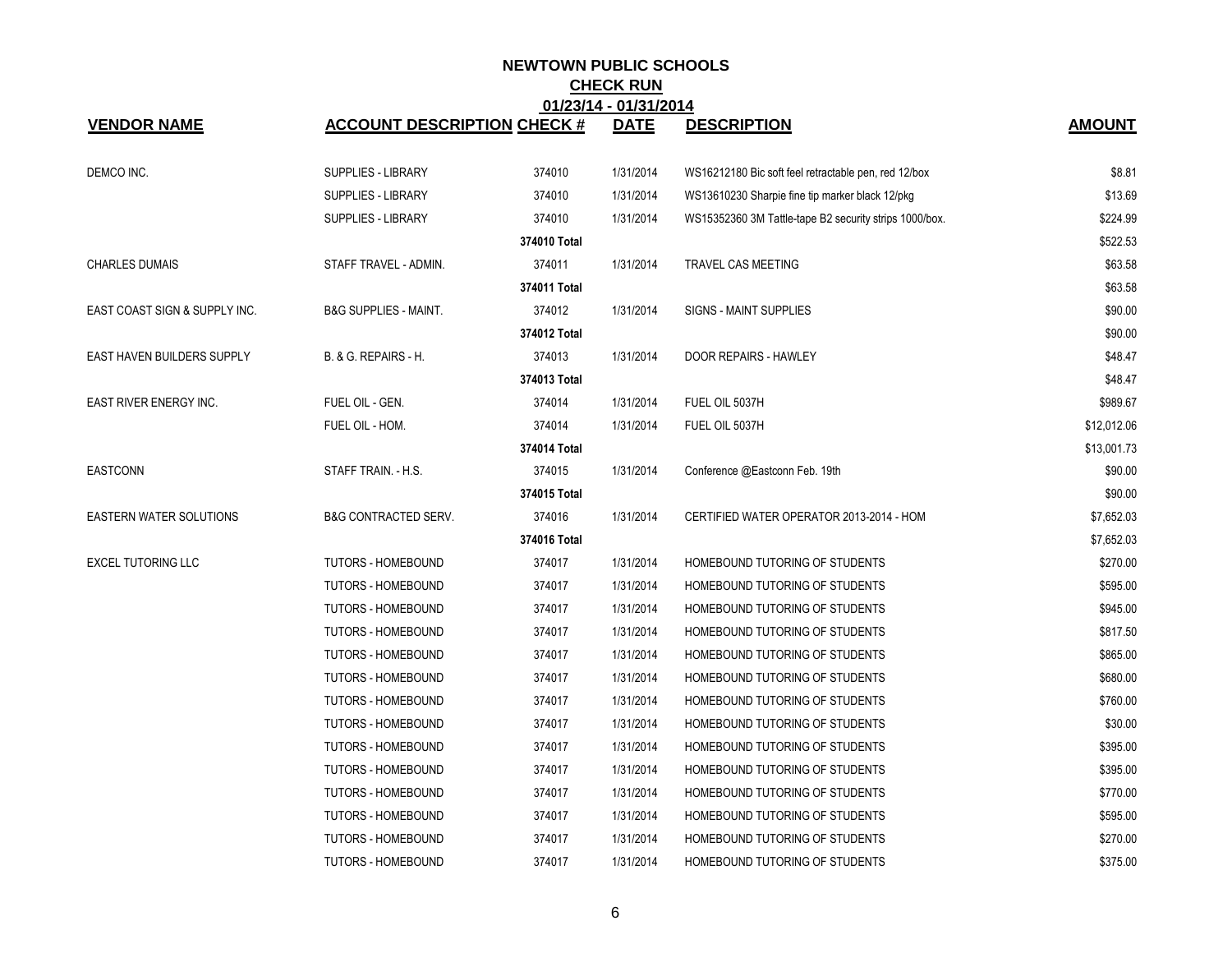|                                             |                                    |              | 01/23/14 - 01/31/2014 |                                             |               |
|---------------------------------------------|------------------------------------|--------------|-----------------------|---------------------------------------------|---------------|
| <b>VENDOR NAME</b>                          | <b>ACCOUNT DESCRIPTION CHECK #</b> |              | <b>DATE</b>           | <b>DESCRIPTION</b>                          | <b>AMOUNT</b> |
| <b>EXCEL TUTORING LLC</b>                   | <b>TUTORS - HOMEBOUND</b>          | 374017       | 1/31/2014             | HOMEBOUND TUTORING OF STUDENTS              | \$30.00       |
|                                             |                                    | 374017 Total |                       |                                             | \$7,792.50    |
| <b>FAIR AUTO SUPPLY</b>                     | <b>REPAIRS - MAINT.</b>            | 374018       | 1/31/2014             | MAINT VEHICLE REPAIR PARTS                  | \$159.11      |
|                                             | <b>REPAIRS - MAINT.</b>            | 374018       | 1/31/2014             | <b>MAINT VEHICLE REPAIR PARTS</b>           | \$56.93       |
|                                             | <b>REPAIRS - MAINT.</b>            | 374018       | 1/31/2014             | MAINT VEHICLE REPAIR PARTS                  | \$31.24       |
|                                             | <b>REPAIRS - MAINT.</b>            | 374018       | 1/31/2014             | MAINT VEHICLE REPAIR PARTS                  | \$6.59        |
|                                             | <b>REPAIRS - MAINT.</b>            | 374018       | 1/31/2014             | <b>MAINT VEHICLE REPAIR PARTS</b>           | \$29.99       |
|                                             | <b>REPAIRS - MAINT.</b>            | 374018       | 1/31/2014             | MAINT VEHICLE REPAIR PARTS                  | \$26.97       |
|                                             | REPAIRS - MAINT.                   | 374018       | 1/31/2014             | <b>MAINT VEHICLE REPAIR PARTS</b>           | (\$159.11)    |
|                                             | <b>REPAIRS - MAINT.</b>            | 374018       | 1/31/2014             | MAINT VEHICLE REPAIR PARTS                  | \$70.41       |
|                                             | REPAIRS - MAINT.                   | 374018       | 1/31/2014             | <b>MAINT VEHICLE REPAIR PARTS</b>           | \$94.08       |
|                                             | <b>REPAIRS - MAINT.</b>            | 374018       | 1/31/2014             | MAINT VEHICLE REPAIR PARTS                  | \$23.00       |
|                                             |                                    | 374018 Total |                       |                                             | \$339.21      |
| FOLLETT EDUCATIONAL SERVICES                | <b>TEXTBOOKS - ENGLISH</b>         | 374019       | 1/31/2014             | DOVE 1993 MACBETH (BG) AD (P) 9780486278025 | \$3.95        |
|                                             | <b>TEXTBOOKS - ENGLISH</b>         | 374019       | 1/31/2014             | DOVE 1993 MACBETH (BG) AD (P) 9780486278025 | \$391.05      |
|                                             |                                    | 374019 Total |                       |                                             | \$395.00      |
| <b>FOLLETT LIBRARY RESOURCES</b>            | SUPPLIES - LIBRARY                 | 374020       | 1/31/2014             | Books fic and non fic. Please see attached. | \$871.02      |
|                                             | <b>SUPPLIES - LIBRARY</b>          | 374020       | 1/31/2014             | E Books and digital. Please see attached.   | \$3,470.64    |
|                                             | <b>SUPPLIES - LIBRARY</b>          | 374020       | 1/31/2014             | Cataloging and processing.                  | \$51.75       |
|                                             |                                    | 374020 Total |                       |                                             | \$4,393.41    |
| <b>FREY SCIENTIFIC</b>                      | INSTR. SUPPLIES - SCIENCE          | 374021       | 1/31/2014             | 577924 SAFETY GOGGLES FREY INDIRECT VENT    | \$300.00      |
|                                             | INSTR. SUPPLIES - SCIENCE          | 374021       | 1/31/2014             | 589239 APRON RUBBERIZED 27 X 42 IN          | \$135.00      |
|                                             |                                    | 374021 Total |                       |                                             | \$435.00      |
| <b>GERONNURSING &amp; RESPITE CARE INC.</b> | PROF. SERV. - HEALTH ELEM/RIS      | 374022       | 1/31/2014             | LPN SERVICES - STARR PROGRAM                | \$2,419.70    |
|                                             | PROF. SERV. - HEALTH ELEM/RIS      | 374022       | 1/31/2014             | LPN SERVICES - STARR PROGRAM                | \$2,286.20    |
|                                             | PROF. SERV. - HEALTH ELEM/RIS      | 374022       | 1/31/2014             | LPN SERVICES - STARR PROGRAM                | \$1,869.00    |
|                                             |                                    | 374022 Total |                       |                                             | \$6,574.90    |
| <b>GLOBAL MECHANICAL LLC</b>                | B. & G. REPAIRS - RIS.             | 374023       | 1/31/2014             | DOMESTIC HOT WATER PUMP REBUILD - RIS       | \$3,720.00    |
|                                             |                                    | 374023 Total |                       |                                             | \$3,720.00    |
| <b>MEGHAN GLYNN</b>                         | STAFF TRAVEL - PUPIL SERV.         | 374024       | 1/31/2014             | TRAVEL OCT THRU DEC 2013                    | \$38.99       |
|                                             |                                    | 374024 Total |                       |                                             | \$38.99       |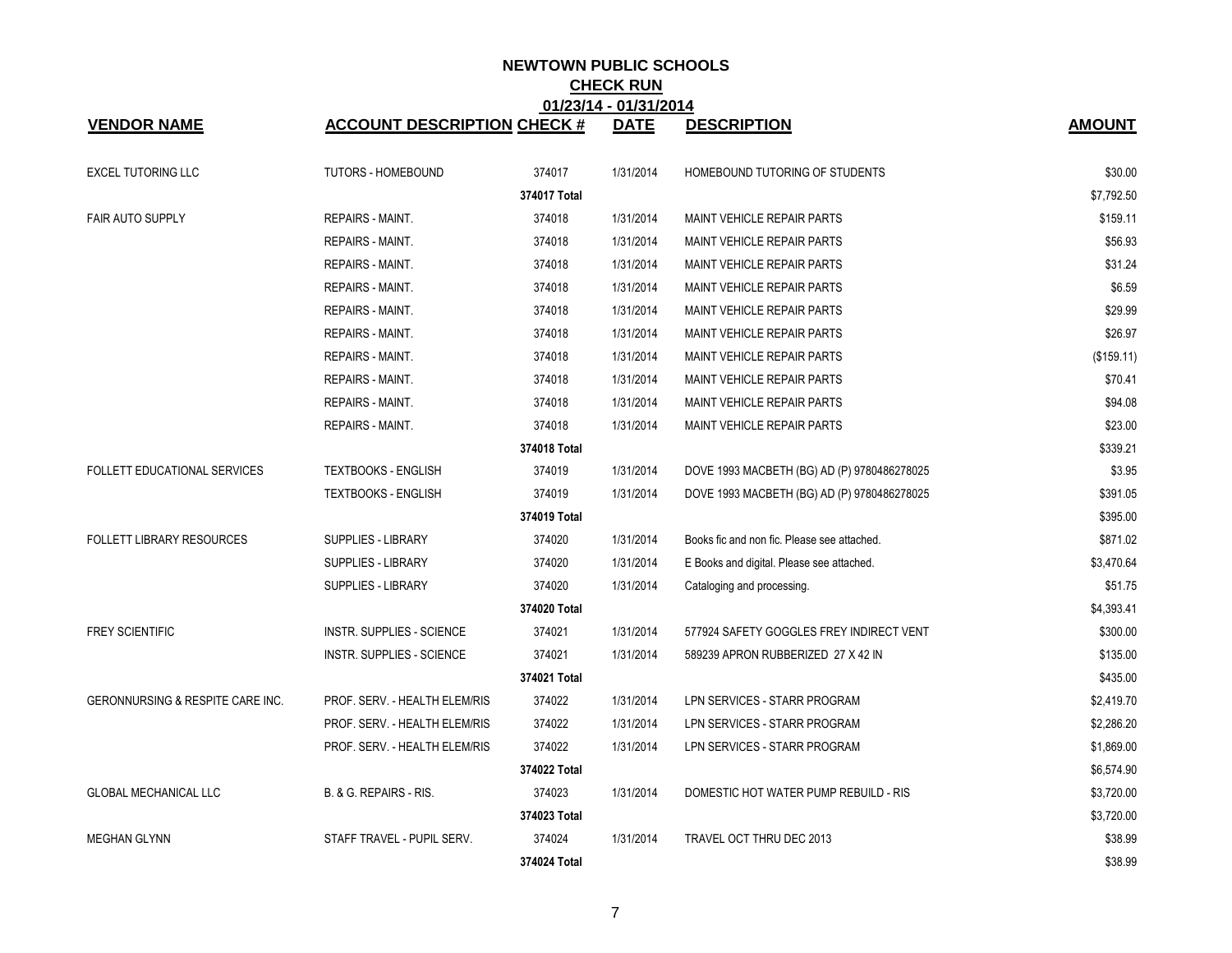|                                   |                                    |              | 01/23/14 - 01/31/2014 |                                                             |               |
|-----------------------------------|------------------------------------|--------------|-----------------------|-------------------------------------------------------------|---------------|
| <b>VENDOR NAME</b>                | <b>ACCOUNT DESCRIPTION CHECK #</b> |              | <b>DATE</b>           | <b>DESCRIPTION</b>                                          | <b>AMOUNT</b> |
| GOLDIE AND LIBRO MUSIC CENTER LLC | <b>REPAIRS - MUSIC</b>             | 374025       | 1/31/2014             | MUSIC INSTRUMENTS REPAIRS                                   | \$350.00      |
|                                   | <b>REPAIRS - MUSIC</b>             | 374025       | 1/31/2014             | <b>MUSIC INSTRUMENTS REPAIRS</b>                            | \$350.00      |
|                                   | <b>REPAIRS - MUSIC</b>             | 374025       | 1/31/2014             | <b>MUSIC INSTRUMENTS REPAIRS</b>                            | \$295.00      |
|                                   |                                    | 374025 Total |                       |                                                             | \$995.00      |
| <b>GOOD IDEAS</b>                 | INSTR. SUPPLIES - CLASSROOM        | 374026       | 1/31/2014             | Classroom Supplies for teachers/\$100                       | \$78.25       |
|                                   | INSTR. SUPPLIES - CLASSROOM        | 374026       | 1/31/2014             | Classroom Supplies for teachers/\$100                       | \$82.87       |
|                                   | INSTR. SUPPLIES - CLASSROOM        | 374026       | 1/31/2014             | Classroom Supplies for teachers/\$100                       | \$13.76       |
|                                   | INSTR. SUPPLIES - CLASSROOM        | 374026       | 1/31/2014             | Classroom Supplies for teachers/\$100                       | \$45.39       |
|                                   | INSTR. SUPPLIES - CLASSROOM        | 374026       | 1/31/2014             | Classroom Supplies for teachers/\$100                       | \$11.31       |
|                                   |                                    | 374026 Total |                       |                                                             | \$231.58      |
| GOVCONNECTION, INC.               | INSTR. SUPPLIES - CLASSROOM        | 374027       | 1/31/2014             | 85A BLACK TONER CARTRIDGE                                   | \$206.97      |
|                                   |                                    | 374027 Total |                       |                                                             | \$206.97      |
| <b>GRAINGER</b>                   | <b>B&amp;G SUPPLIES - MAINT.</b>   | 374028       | 1/31/2014             | ADAPTERS, BALL VALVES, ELBOWS (PLUMBING SUPPLIES)           | \$36.80       |
|                                   | <b>B&amp;G SUPPLIES - MAINT.</b>   | 374028       | 1/31/2014             | ADAPTERS, BALL VALVES, ELBOWS (PLUMBING SUPPLIES)           | \$224.82      |
|                                   | <b>B&amp;G SUPPLIES - MAINT.</b>   | 374028       | 1/31/2014             | ADAPTERS, BALL VALVES, ELBOWS (PLUMBING SUPPLIES)           | \$367.89      |
|                                   | <b>B&amp;G SUPPLIES - MAINT.</b>   | 374028       | 1/31/2014             | ADAPTERS, BALL VALVES, ELBOWS (PLUMBING SUPPLIES)           | \$8.80        |
|                                   |                                    | 374028 Total |                       |                                                             | \$638.31      |
| <b>TERESA L. GREENFIELD</b>       | INSTR. SUPPLIES - CLASSROOM        | 374029       | 1/31/2014             | GIFTS FOR CHINESE VISIT                                     | \$100.00      |
|                                   |                                    | 374029 Total |                       |                                                             | \$100.00      |
| HB COMMUNICATIONS INC.            | REPAIRS - INFO. TECH.              | 374030       | 1/31/2014             | Field Service Time - for work at NHS                        | \$385.00      |
|                                   |                                    | 374030 Total |                       |                                                             | \$385.00      |
| JODIE HELLMANN                    | STAFF TRAIN. - CLASSROOM           | 374031       | 1/31/2014             | TEACHER LIFE GUARD RECERTIFICATION- WATER SKILLS ASSESSMENT | \$950.00      |
|                                   |                                    | 374031 Total |                       |                                                             | \$950.00      |
| <b>HESS CORPORATION</b>           | PROPANE & NATURAL GAS - RIS.       | 374032       | 1/31/2014             | GAS 507117/576413                                           | \$9,486.20    |
|                                   | PROPANE & NATURAL GAS - RIS.       | 374032       | 1/31/2014             | GAS 507117/576413                                           | \$10,481.04   |
|                                   | PROPANE & NATURAL GAS - M.S.       | 374032       | 1/31/2014             | GAS 507117/576411                                           | \$178.52      |
|                                   | PROPANE & NATURAL GAS - M.S.       | 374032       | 1/31/2014             | GAS 507117/576411                                           | \$244.54      |
|                                   | PROPANE & NATURAL GAS - M.S.       | 374032       | 1/31/2014             | GAS 507117/576411                                           | (\$37.15)     |
|                                   |                                    | 374032 Total |                       |                                                             | \$20,353.15   |
| <b>HI-TECH MOBILE WASH</b>        | <b>B&amp;G CONTRACTED SERV.</b>    | 374033       | 1/31/2014             | KITCHEN EXHAUST CLEAN / DEGREASE - ALL SCHOOLS              | \$4,300.00    |
|                                   |                                    | 374033 Total |                       |                                                             | \$4,300.00    |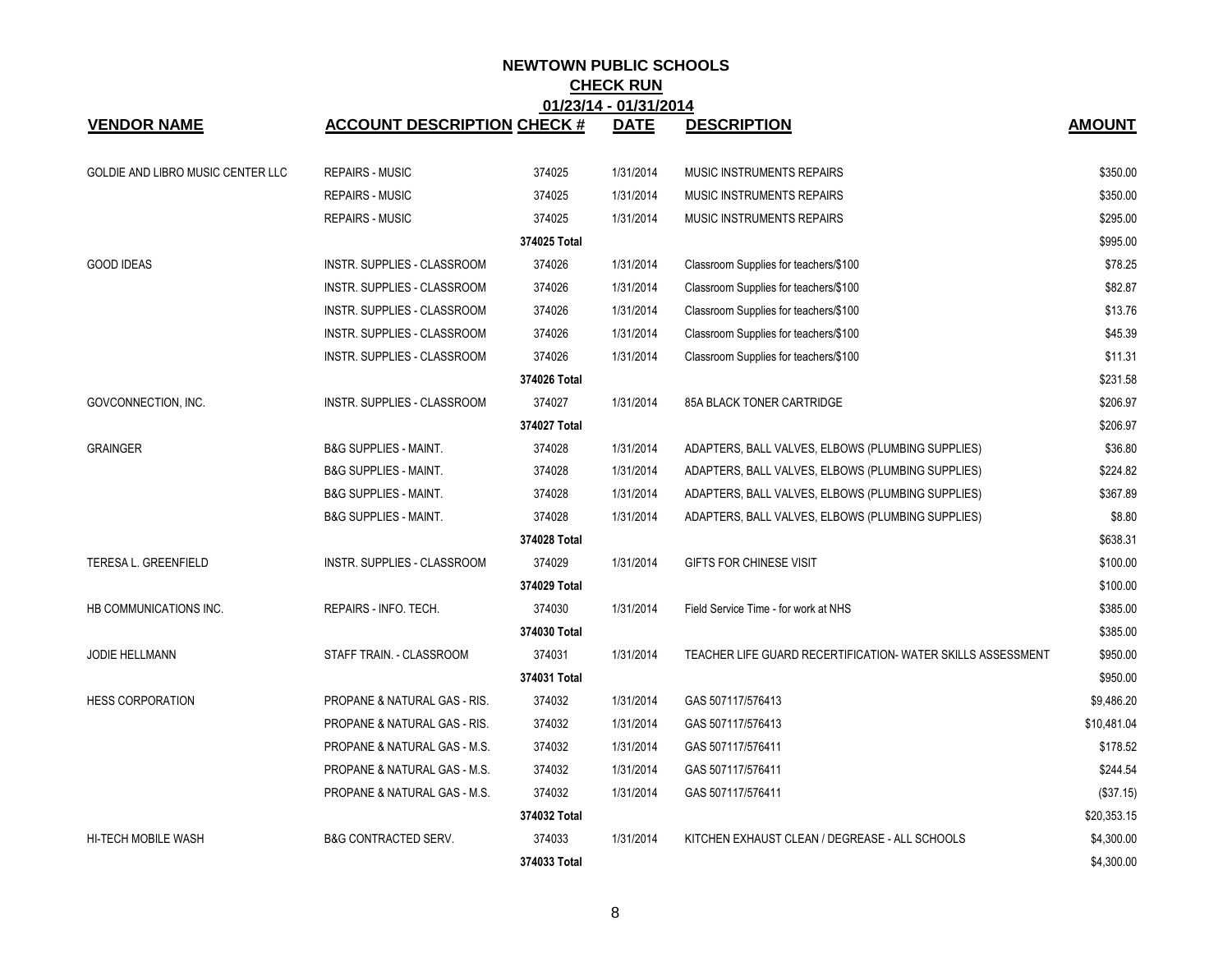|                                                                |                                     |              | 01/23/14 - 01/31/2014 |                                                                              |               |
|----------------------------------------------------------------|-------------------------------------|--------------|-----------------------|------------------------------------------------------------------------------|---------------|
| <b>VENDOR NAME</b>                                             | <b>ACCOUNT DESCRIPTION CHECK #</b>  |              | <b>DATE</b>           | <b>DESCRIPTION</b>                                                           | <b>AMOUNT</b> |
| <b>HOMETOWN TOOL LLC</b>                                       | <b>B&amp;G SUPPLIES - CUSTODIAL</b> | 374034       | 1/31/2014             | CUSTODIAN UNIFORM (2013-2014)                                                | \$183.00      |
|                                                                | <b>B&amp;G SUPPLIES - CUSTODIAL</b> | 374034       | 1/31/2014             | CUSTODIAN UNIFORM (2013-2014)                                                | \$40.00       |
|                                                                | <b>B&amp;G SUPPLIES - CUSTODIAL</b> | 374034       | 1/31/2014             | CUSTODIAN UNIFORM (2013-2014)                                                | \$40.00       |
|                                                                | <b>B&amp;G SUPPLIES - CUSTODIAL</b> | 374034       | 1/31/2014             | CUSTODIAN UNIFORM (2013-2014)                                                | \$40.00       |
|                                                                | <b>B&amp;G SUPPLIES - CUSTODIAL</b> | 374034       | 1/31/2014             | CUSTODIAN UNIFORM (2013-2014)                                                | \$40.00       |
|                                                                | <b>B&amp;G SUPPLIES - CUSTODIAL</b> | 374034       | 1/31/2014             | CUSTODIAN UNIFORM (2013-2014)                                                | \$80.00       |
|                                                                | <b>B&amp;G SUPPLIES - CUSTODIAL</b> | 374034       | 1/31/2014             | CUSTODIAN UNIFORM (2013-2014)                                                | \$80.00       |
|                                                                | <b>B&amp;G SUPPLIES - CUSTODIAL</b> | 374034       | 1/31/2014             | CUSTODIAN UNIFORM (2013-2014)                                                | \$40.00       |
|                                                                | <b>B&amp;G SUPPLIES - CUSTODIAL</b> | 374034       | 1/31/2014             | CUSTODIAN UNIFORM (2013-2014)                                                | \$40.00       |
|                                                                | <b>B&amp;G SUPPLIES - CUSTODIAL</b> | 374034       | 1/31/2014             | CUSTODIAN UNIFORM (2013-2014)                                                | \$84.00       |
|                                                                | <b>B&amp;G SUPPLIES - CUSTODIAL</b> | 374034       | 1/31/2014             | CUSTODIAN UNIFORM (2013-2014)                                                | \$40.00       |
|                                                                | <b>B&amp;G SUPPLIES - CUSTODIAL</b> | 374034       | 1/31/2014             | CUSTODIAN UNIFORM (2013-2014)                                                | \$40.00       |
|                                                                | <b>B&amp;G SUPPLIES - CUSTODIAL</b> | 374034       | 1/31/2014             | CUSTODIAN UNIFORM (2013-2014)                                                | \$40.00       |
|                                                                | <b>B&amp;G SUPPLIES - CUSTODIAL</b> | 374034       | 1/31/2014             | CUSTODIAN UNIFORM (2013-2014)                                                | \$40.00       |
|                                                                | <b>B&amp;G SUPPLIES - CUSTODIAL</b> | 374034       | 1/31/2014             | CUSTODIAN UNIFORM (2013-2014)                                                | \$80.00       |
|                                                                | <b>B&amp;G SUPPLIES - CUSTODIAL</b> | 374034       | 1/31/2014             | CUSTODIAN UNIFORM (2013-2014)                                                | \$40.00       |
|                                                                | <b>B&amp;G SUPPLIES - CUSTODIAL</b> | 374034       | 1/31/2014             | CUSTODIAN UNIFORM (2013-2014)                                                | \$96.00       |
|                                                                |                                     | 374034 Total |                       |                                                                              | \$1,043.00    |
| HUGH'S MECHANICAL EQUIPTMENT LLC                               | PROF. SERV. - B. & G.               | 374035       | 1/31/2014             | UNDERGROUND TANK INSPECTIONS (DEC) - MG / HOM / RIS                          | \$1,350.00    |
|                                                                |                                     | 374035 Total |                       |                                                                              | \$1,350.00    |
| INGERSOLL AUTO OF DANBURY                                      | <b>B&amp;G SUPPLIES - MAINT.</b>    | 374036       | 1/31/2014             | STEP / LINER PACKAGE - 58NT                                                  | \$144.50      |
| INGERSOLL AUTO OF DANBURY                                      | <b>B&amp;G SUPPLIES - MAINT.</b>    | 374036       | 1/31/2014             | STEP / LINER PACKAGE - 58NT                                                  | \$518.50      |
|                                                                |                                     | 374036 Total |                       |                                                                              | \$663.00      |
| INSTITUTE FOR EDUCATIONAL DEVELOPMENT STAFF TRAIN. - CLASSROOM |                                     | 374037       | 1/31/2014             | Common Core State Standards in Math, workshop, Hartford, CT January 13, 2014 | \$229.00      |
|                                                                |                                     | 374037 Total |                       |                                                                              | \$229.00      |
| RACHEL KALISH                                                  | CONTRACTED SERV. - SP/HEAR.         | 374038       | 1/31/2014             | SPEECH SERVICES STARR PROGRAM                                                | \$1,020.00    |
|                                                                |                                     | 374038 Total |                       |                                                                              | \$1,020.00    |
| PAM KOHN                                                       | INSTR. SUPPLIES - READING           | 374039       | 1/31/2014             | <b>WORKSHOP SUPPLIES</b>                                                     | \$153.47      |
|                                                                |                                     | 374039 Total |                       |                                                                              | \$153.47      |
| H. KREVIT & COMPANY, INC.                                      | <b>B&amp;G SUPPLIES - CUSTODIAL</b> | 374040       | 1/31/2014             | CHLORINE / PH DOWN - NHS POOL                                                | ( \$300.00]   |
|                                                                | <b>B&amp;G SUPPLIES - CUSTODIAL</b> | 374040       | 1/31/2014             | CHLORINE / PH DOWN - NHS POOL                                                | \$1,152.50    |
|                                                                |                                     | 374040 Total |                       |                                                                              | \$852.50      |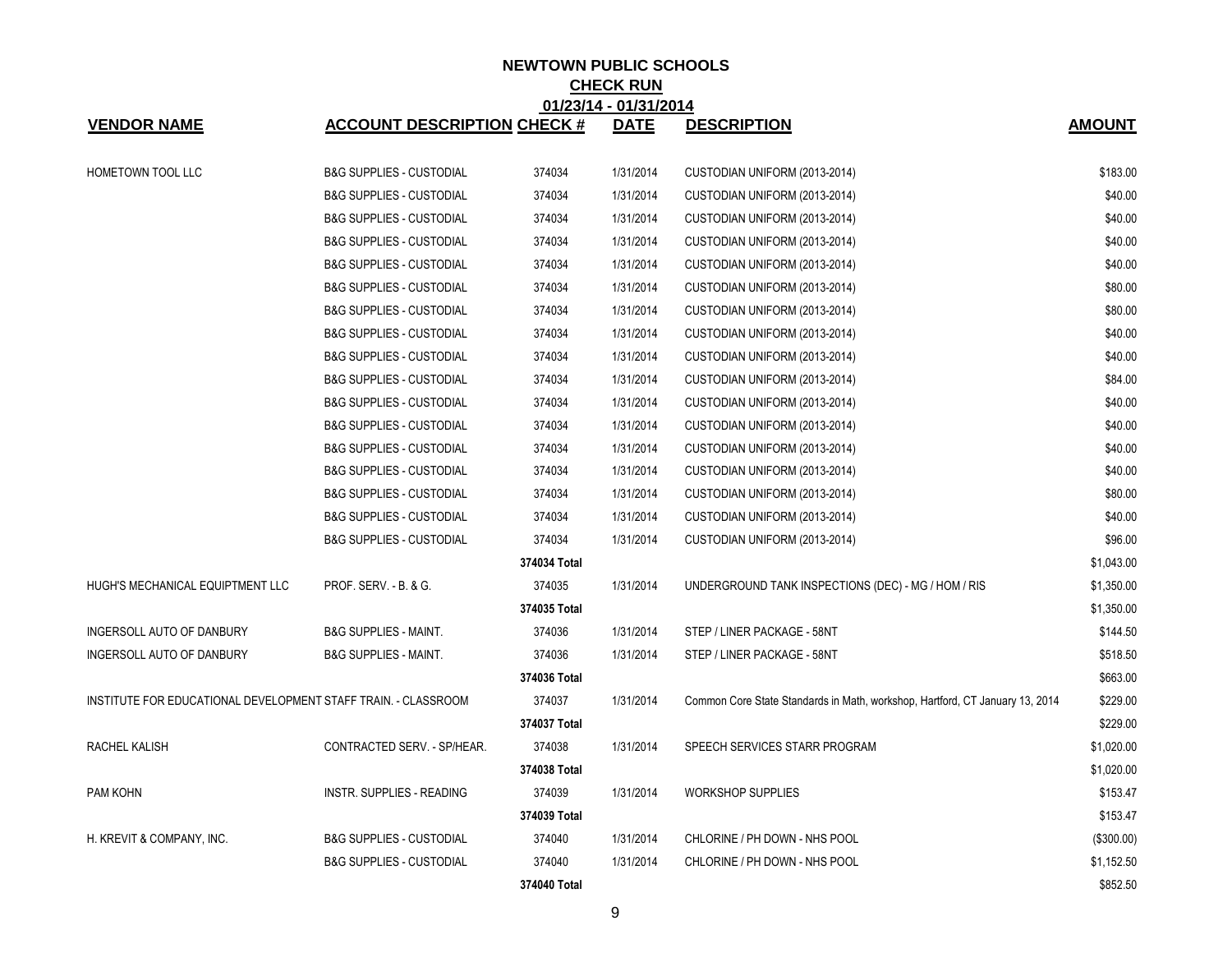|                             |                                     |              | 01123114 - 0113112014 |                                                      |               |
|-----------------------------|-------------------------------------|--------------|-----------------------|------------------------------------------------------|---------------|
| <b>VENDOR NAME</b>          | <b>ACCOUNT DESCRIPTION CHECK #</b>  |              | <b>DATE</b>           | <b>DESCRIPTION</b>                                   | <b>AMOUNT</b> |
| <b>KITTY LATOWICKI</b>      | STAFF TRAVEL - CLASSROOM            | 374041       | 1/31/2014             | TRAVEL & TOLL COLLEGE VISITS                         | \$138.99      |
|                             |                                     | 374041 Total |                       |                                                      | \$138.99      |
| LEAHY'S FUELS INC.          | PROPANE & NATURAL GAS - M.G.        | 374042       | 1/31/2014             | PROPANE 56117G                                       | \$242.65      |
|                             |                                     | 374042 Total |                       |                                                      | \$242.65      |
| <b>LEARNING A-Z</b>         | INSTR. SUPPLIES - SP. ED. PREK-8    | 374043       | 1/31/2014             | RENEWAL OF LICENSE FOR LEARNING A TO Z AND RAZZ KIDS | \$189.90      |
|                             | INSTR. SUPPLIES - SP. ED. PREK-8    | 374043       | 1/31/2014             | RENEWAL OF LICENSE FOR LEARNING A TO Z AND RAZZ KIDS | \$189.90      |
|                             | INSTR. SUPPLIES - SP. ED. PREK-8    | 374043       | 1/31/2014             | RENEWAL OF LICENSE FOR LEARNING A TO Z AND RAZZ KIDS | \$189.90      |
|                             |                                     | 374043 Total |                       |                                                      | \$569.70      |
| <b>KIM LOWELL</b>           | <b>INSTR. SUPPLIES - SCIENCE</b>    | 374044       | 1/31/2014             | AIRPORT PARKING                                      | \$24.00       |
|                             |                                     | 374044 Total |                       |                                                      | \$24.00       |
| WILLIAM V. MACGILL & CO     | MEDICAL SUPPLIES - H.S.             | 374045       | 1/31/2014             | #f30031 - fingertip ox meter                         | \$96.00       |
|                             | MEDICAL SUPPLIES - H.S.             | 374045       | 1/31/2014             | #f30032 -soft sided carrying case                    | \$17.90       |
|                             | MEDICAL SUPPLIES - H.S.             | 374045       | 1/31/2014             | 1 - set of #f13236 posters                           | \$12.99       |
|                             | MEDICAL SUPPLIES - H.S.             | 374045       | 1/31/2014             | #f13058 - poster                                     | \$10.40       |
|                             | MEDICAL SUPPLIES - H.S.             | 374045       | 1/31/2014             | #32473 - Sani-Hands for Kids                         | \$107.76      |
|                             |                                     | 374045 Total |                       |                                                      | \$245.05      |
| MADISON SUPPLY, LLC         | <b>B&amp;G SUPPLIES - CUSTODIAL</b> | 374046       | 1/31/2014             | BLUE ICE MELT - CUST SUPPLIES                        | \$3,248.00    |
|                             |                                     | 374046 Total |                       |                                                      | \$3,248.00    |
| MAHARD'S PIANO SERVICE, LLC | <b>REPAIRS - MUSIC</b>              | 374047       | 1/31/2014             | Pianos tuned Yamaha P2 & Yamaha YUS1-no shipping     | \$250.00      |
|                             |                                     | 374047 Total |                       |                                                      | \$250.00      |
| W.B. MASON., INC.           | OFF. SUPPLIES - BUS. SERV.          | 374048       | 1/31/2014             | <b>SUPPLIES 2013/14</b>                              | \$455.88      |
|                             | OFF. SUPPLIES - BUS. SERV.          | 374048       | 1/31/2014             | <b>SUPPLIES 2013/14</b>                              | (\$151.96)    |
|                             | OFF. SUPPLIES - BUS. SERV.          | 374048       | 1/31/2014             | <b>SUPPLIES 2013/14</b>                              | \$23.98       |
|                             | OFF. SUPPLIES - BUS. SERV.          | 374048       | 1/31/2014             | SUPPLIES 2013/14                                     | \$27.45       |
|                             | OFF. SUPPLIES - BUS. SERV.          | 374048       | 1/31/2014             | <b>SUPPLIES 2013/14</b>                              | (\$30.00)     |
|                             | OFF. SUPPLIES - BUS. SERV.          | 374048       | 1/31/2014             | SUPPLIES 2013/14                                     | \$130.08      |
|                             | OFF. SUPPLIES - BUS. SERV.          | 374048       | 1/31/2014             | SUPPLIES 2013/14                                     | \$42.14       |
|                             | OFF. SUPPLIES - BUS. SERV.          | 374048       | 1/31/2014             | <b>SUPPLIES 2013/14</b>                              | \$34.47       |
|                             | OFF. SUPPLIES - BUS. SERV.          | 374048       | 1/31/2014             | <b>SUPPLIES 2013/14</b>                              | \$30.00       |
|                             | OFF. SUPPLIES - BUS. SERV.          | 374048       | 1/31/2014             | SUPPLIES 2013/14                                     | (\$18.00)     |
|                             | OFF. SUPPLIES - BUS. SERV.          | 374048       | 1/31/2014             | <b>SUPPLIES 2013/14</b>                              | \$93.42       |
|                             | OFF. SUPPLIES - BUS. SERV.          | 374048       | 1/31/2014             | SUPPLIES 2013/14                                     | \$55.74       |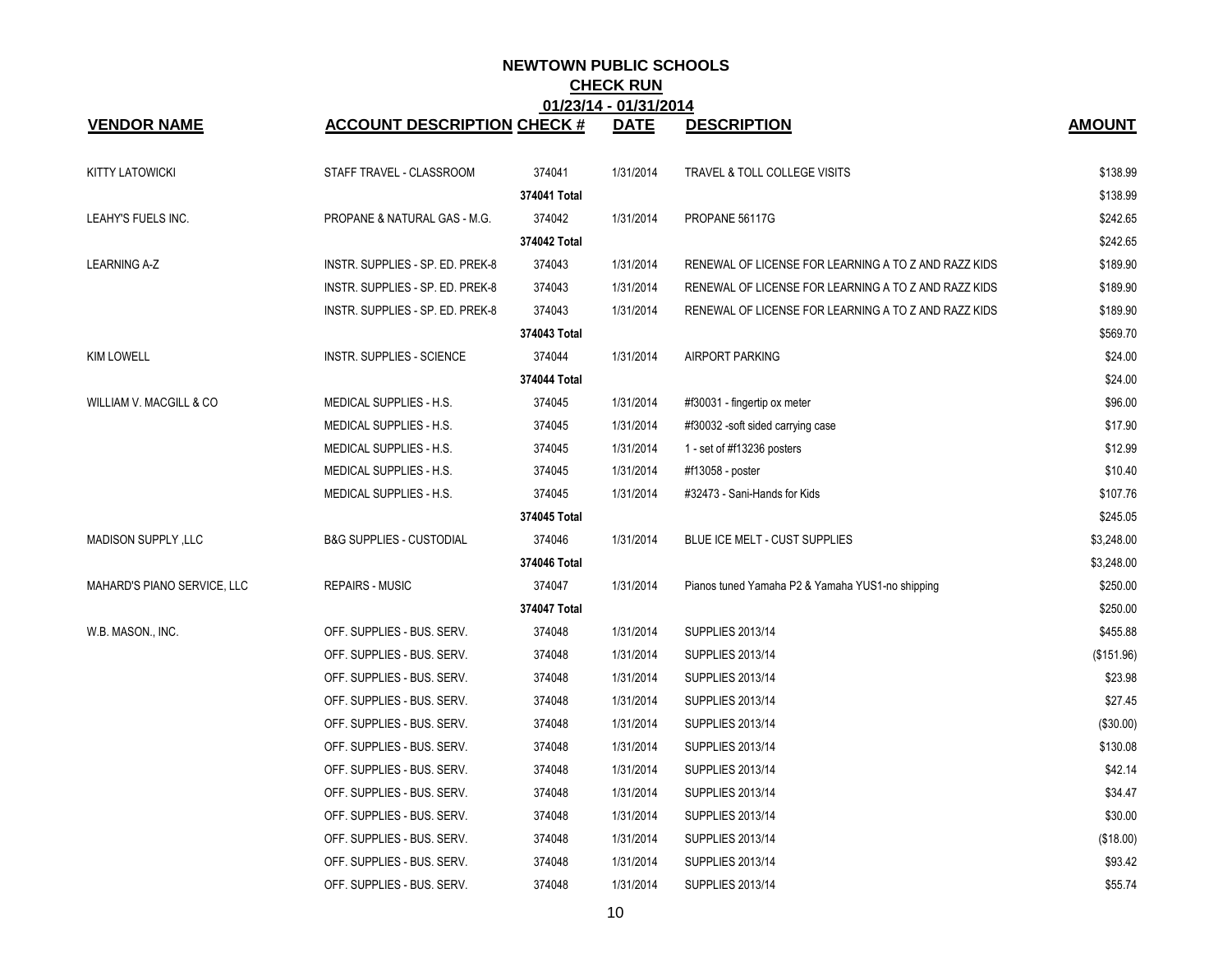| 01/23/14 - 01/31/2014         |                                     |              |             |                                                                  |               |  |  |  |
|-------------------------------|-------------------------------------|--------------|-------------|------------------------------------------------------------------|---------------|--|--|--|
| <b>VENDOR NAME</b>            | <b>ACCOUNT DESCRIPTION CHECK #</b>  |              | <b>DATE</b> | <b>DESCRIPTION</b>                                               | <b>AMOUNT</b> |  |  |  |
| W.B. MASON., INC.             | OFF. SUPPLIES - BUS. SERV.          | 374048       | 1/31/2014   | <b>SUPPLIES 2013/14</b>                                          | (\$6.39)      |  |  |  |
|                               | OFF. SUPPLIES - BUS. SERV.          | 374048       | 1/31/2014   | <b>SUPPLIES 2013/14</b>                                          | \$62.88       |  |  |  |
|                               | <b>INSTR. SUPPLIES - ENGLISH</b>    | 374048       | 1/31/2014   | QRT-670S QUARTET PROJECTION SCREEN FOR B238(ROVELLO)             | \$130.60      |  |  |  |
|                               | <b>INSTR. SUPPLIES - ENGLISH</b>    | 374048       | 1/31/2014   | QRT-AW6Q WALL MOUNTB238 (ROVELLO) PRICING GIVEN FOR SCREEN       | \$14.80       |  |  |  |
|                               | INSTR. SUPPLIES - CLASSROOM         | 374048       | 1/31/2014   | Classroom supplies: crayons, glue stick, envelopes, see attached | \$392.05      |  |  |  |
|                               | INSTR. SUPPLIES - CLASSROOM         | 374048       | 1/31/2014   | Classroom supplies: crayons, glue stick, envelopes, see attached | (\$14.00)     |  |  |  |
|                               | INSTR. SUPPLIES - CLASSROOM         | 374048       | 1/31/2014   | Classroom supplies: crayons, glue stick, envelopes, see attached | \$14.00       |  |  |  |
|                               | INSTR. SUPPLIES - SP. ED. H.S.      | 374048       | 1/31/2014   | CARTRIDGES HEWC9351AN                                            | \$31.98       |  |  |  |
|                               | INSTR. SUPPLIES - SP. ED. H.S.      | 374048       | 1/31/2014   | CARTRIDGE HEWCE285A                                              | \$137.98      |  |  |  |
|                               | OFF. SUPPLIES - PUPIL SERV.         | 374048       | 1/31/2014   | AVE75243 POCKETS FOR BINDERS                                     | \$6.90        |  |  |  |
|                               | OFF. SUPPLIES - PUPIL SERV.         | 374048       | 1/31/2014   | AVE23084 PLASTIC DIVIDERS                                        | \$15.98       |  |  |  |
|                               | INSTR. SUPPLIES - CLASSROOM         | 374048       | 1/31/2014   | TISSUE ANGEL SOFT- GEP48580CT                                    | \$1,113.75    |  |  |  |
|                               | <b>INSTR. SUPPLIES - ENGLISH</b>    | 374048       | 1/31/2014   | ROS 37401 EXAM BOOKS ENGLISH DEPT.                               | \$215.60      |  |  |  |
|                               | INSTR. SUPPLIES - WORLD LANG.       | 374048       | 1/31/2014   | ROS 37401 EXAM BOOKS WORLD LANGUAGE DEPT.                        | \$215.60      |  |  |  |
|                               | INSTR. SUPPLIES - SOC. STUDIES      | 374048       | 1/31/2014   | ROS 37401 EXAM BOOKS SOCIAL STUDIES DEPT.                        | \$215.60      |  |  |  |
|                               | INSTR. SUPPLIES - GIFTED            | 374048       | 1/31/2014   | FILE FOLDERS SMD10301                                            | \$242.06      |  |  |  |
|                               | INSTR. SUPPLIES - SP. ED. H.S.      | 374048       | 1/31/2014   | CARTRIDGES HEWC9509N                                             | \$34.99       |  |  |  |
|                               | INSTR. SUPPLIES - SP. ED. H.S.      | 374048       | 1/31/2014   | CARTRIDGE HEWCC580FN                                             | \$79.98       |  |  |  |
|                               |                                     | 374048 Total |             |                                                                  | \$3,597.56    |  |  |  |
| <b>LAURA MCLEAN</b>           | STAFF TRAIN. - HEALTH ED            | 374049       | 1/31/2014   | CASCIAC MOD 50 SAFETY TRAINING                                   | \$40.00       |  |  |  |
|                               |                                     | 374049 Total |             |                                                                  | \$40.00       |  |  |  |
| MELIORA ACADEMY INC.          | TUITION - OUT-OF-DISTRICT           | 374050       | 1/31/2014   | TUITION - OUT-OF-DISTRICT                                        | \$14,495.00   |  |  |  |
|                               |                                     | 374050 Total |             |                                                                  | \$14,495.00   |  |  |  |
| <b>MODERN SCHOOL SUPPLIES</b> | INSTR. SUPPLIES - TECH ED.          | 374051       | 1/31/2014   | BALSA GARAGE KIT- BEDROOM BALSA KIT- ROOF TRUSS BALSA KIT        | \$1,247.45    |  |  |  |
|                               |                                     | 374051 Total |             |                                                                  | \$1,247.45    |  |  |  |
| MOORE MEDICAL LLC             | <b>B&amp;G SUPPLIES - CUSTODIAL</b> | 374052       | 1/31/2014   | NON LATEX GLOVES - CUSTODIAL SUPPLIES                            | \$828.79      |  |  |  |
|                               | <b>B&amp;G SUPPLIES - CUSTODIAL</b> | 374052       | 1/31/2014   | NON LATEX GLOVES - CUSTODIAL SUPPLIES                            | \$98.96       |  |  |  |
|                               |                                     | 374052 Total |             |                                                                  | \$927.75      |  |  |  |
| MUSIC & ARTS CENTER, INC.     | <b>REPAIRS - MUSIC</b>              | 374053       | 1/31/2014   | For instrument repair throughout the school year.                | \$70.00       |  |  |  |
|                               | <b>REPAIRS - MUSIC</b>              | 374053       | 1/31/2014   | For instrument repair throughout the school year.                | \$40.00       |  |  |  |
|                               | <b>REPAIRS - MUSIC</b>              | 374053       | 1/31/2014   | For instrument repair throughout the school year.                | \$44.00       |  |  |  |
|                               | <b>REPAIRS - MUSIC</b>              | 374053       | 1/31/2014   | For instrument repair throughout the school year.                | \$27.90       |  |  |  |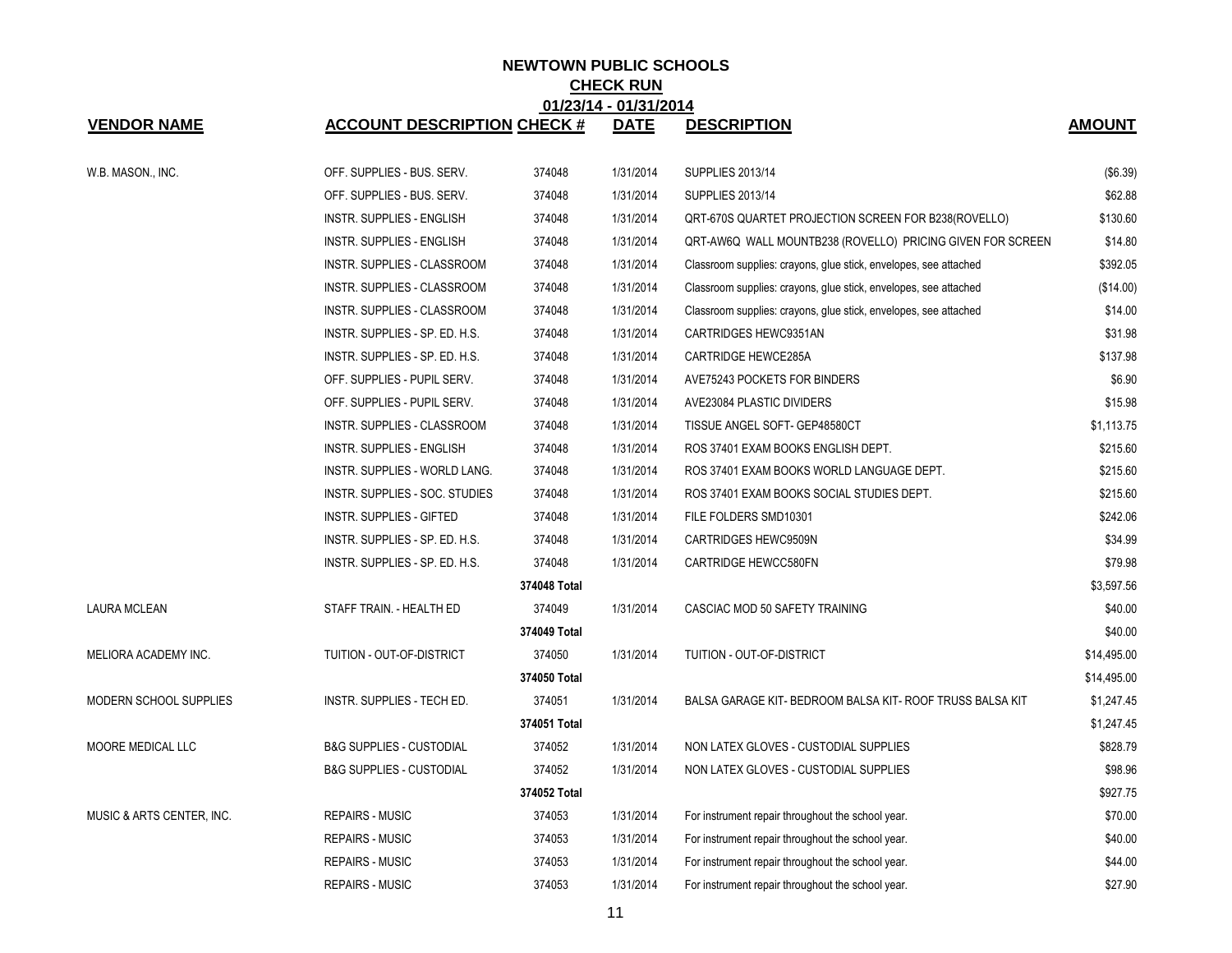| 01/23/14 - 01/31/2014                                        |                                                                   |              |             |                                                                                   |               |  |
|--------------------------------------------------------------|-------------------------------------------------------------------|--------------|-------------|-----------------------------------------------------------------------------------|---------------|--|
| <b>VENDOR NAME</b>                                           | <b>ACCOUNT DESCRIPTION CHECK #</b>                                |              | <b>DATE</b> | <b>DESCRIPTION</b>                                                                | <b>AMOUNT</b> |  |
|                                                              |                                                                   |              |             |                                                                                   |               |  |
| MUSIC & ARTS CENTER, INC.                                    | <b>REPAIRS - MUSIC</b>                                            | 374053       | 1/31/2014   | For instrument repair throughout the school year.                                 | \$115.00      |  |
|                                                              | <b>REPAIRS - MUSIC</b>                                            | 374053       | 1/31/2014   | For instrument repair throughout the school year.                                 | \$110.00      |  |
|                                                              | <b>INSTR. SUPPLIES - MUSIC</b>                                    | 374053       | 1/31/2014   | For band supplies throughout the year.                                            | \$68.00       |  |
|                                                              | <b>INSTR. SUPPLIES - MUSIC</b>                                    | 374053       | 1/31/2014   | For band supplies throughout the year.                                            | \$50.00       |  |
|                                                              |                                                                   | 374053 Total |             |                                                                                   | \$524.90      |  |
| LISA NARAYANAN                                               | <b>INSTR. SUPPLIES - SCIENCE</b>                                  | 374054       | 1/31/2014   | <b>ASSOR SUPPLIES</b>                                                             | \$63.14       |  |
|                                                              |                                                                   | 374054 Total |             |                                                                                   | \$63.14       |  |
|                                                              | NATIONAL GEOGRAPHIC SCHOOL PUBLISHING INSTR. SUPPLIES - CLASSROOM | 374055       | 1/31/2014   | Pioneer Print A/C 62415898 Invoice                                                | \$95.70       |  |
|                                                              | INSTR. SUPPLIES - CLASSROOM                                       | 374055       | 1/31/2014   | Postage & Handling                                                                | \$9.57        |  |
|                                                              | INSTR. SUPPLIES - CLASSROOM                                       | 374055       | 1/31/2014   | Pioneer Print 2013 A/C #62470596                                                  | \$261.00      |  |
|                                                              | INSTR. SUPPLIES - CLASSROOM                                       | 374055       | 1/31/2014   | Postage & Handling                                                                | \$26.10       |  |
|                                                              |                                                                   | 374055 Total |             |                                                                                   | \$392.37      |  |
| <b>NCS PEARSON INC.</b>                                      | INSTR. SUPPLIES - PSYCH.                                          | 374056       | 1/31/2014   | CELF 2 PRESCHOOL RECORD FORMS 0158034988                                          | \$157.00      |  |
|                                                              | INSTR. SUPPLIES - PSYCH.                                          | 374056       | 1/31/2014   | <b>SHIPPING</b>                                                                   | \$10.00       |  |
|                                                              | INSTR. SUPPLIES - PSYCH.                                          | 374056       | 1/31/2014   | RESPONSE FORM GOLDMAN FRISTOE GFTA-2 ITEM #11755                                  | \$80.00       |  |
|                                                              | INSTR. SUPPLIES - PSYCH.                                          | 374056       | 1/31/2014   | <b>SHIPPING</b>                                                                   | \$10.00       |  |
|                                                              |                                                                   | 374056 Total |             |                                                                                   | \$257.00      |  |
| NEWTOWN CULINARY                                             | INSTR. SUPPLIES - CLASSROOM                                       | 374057       | 1/31/2014   | FACULTY MEETING BREAKFAST                                                         | \$1,072.50    |  |
|                                                              |                                                                   | 374057 Total |             |                                                                                   | \$1,072.50    |  |
| NEWTOWN FOOD SERVICE                                         | OFF. SUPPLIES - ADMIN.                                            | 374058       | 1/31/2014   | Service provided on 12/13/2013, no shipping                                       | \$125.00      |  |
|                                                              |                                                                   | 374058 Total |             |                                                                                   | \$125.00      |  |
| <b>NEWTOWN GRAPHICS</b>                                      | <b>SECURITY SUPPLIES</b>                                          | 374059       | 1/31/2014   | ERT Shirt Printing Front & Back, No Shipping                                      | \$144.00      |  |
|                                                              |                                                                   | 374059 Total |             |                                                                                   | \$144.00      |  |
| NEWTOWN MIDDLE SCHOOL                                        | CONTRACTED SERV. - SPORTS                                         | 374060       | 1/31/2014   | For payment of Referees, and Umpires throughout the playing season.               | \$236.92      |  |
|                                                              | CONTRACTED SERV. - SPORTS                                         | 374060       | 1/31/2014   | For payment of Referees, and Umpires throughout the playing season.               | \$236.92      |  |
|                                                              | CONTRACTED SERV. - SPORTS                                         | 374060       | 1/31/2014   | For payment of Referees, and Umpires throughout the playing season.               | \$236.92      |  |
|                                                              |                                                                   | 374060 Total |             |                                                                                   | \$710.76      |  |
|                                                              | INSTR. SUPPLIES - CLASSROOM                                       | 374061       | 1/31/2014   | Gifts for Chinese visitors, per attached receipt. Please pay to Activity Acct 132 | \$52.80       |  |
|                                                              |                                                                   | 374061 Total |             |                                                                                   | \$52.80       |  |
| NORTHEAST FOUNDATION FOR CHILDREN INC OFF. SUPPLIES - ADMIN. |                                                                   | 374062       | 1/31/2014   | Teacher Language for Engaged Learning (Kit)                                       | \$156.00      |  |
|                                                              | OFF. SUPPLIES - ADMIN.                                            | 374062       | 1/31/2014   | 80 Morning Meeting Ideas for Grades K-2                                           | \$17.60       |  |
|                                                              | OFF. SUPPLIES - ADMIN.                                            | 374062       | 1/31/2014   | How to Bully proof Your Classroom                                                 | \$19.20       |  |
|                                                              |                                                                   |              |             |                                                                                   |               |  |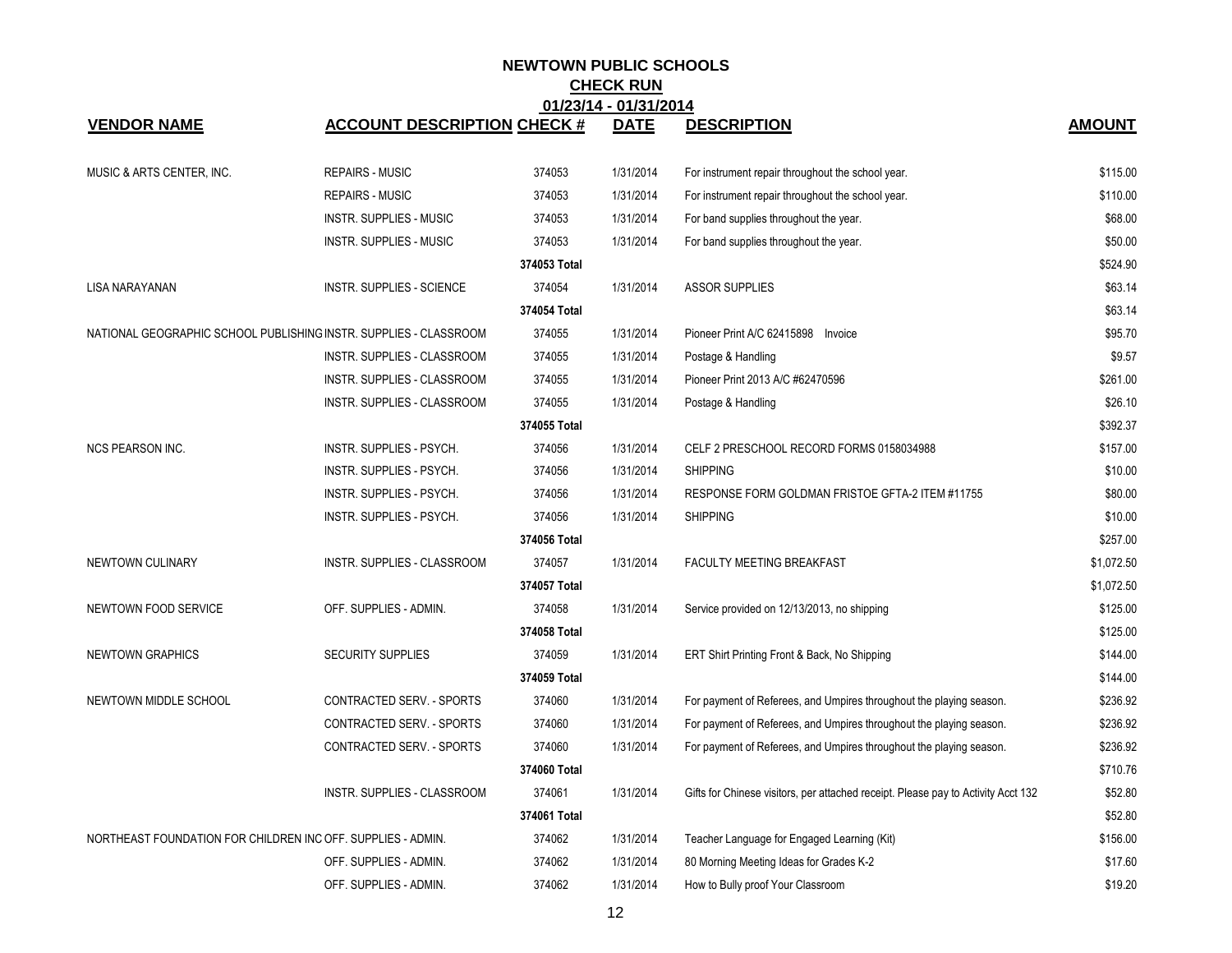| 01/23/14 - 01/31/2014                                        |                                    |              |             |                                                                           |               |
|--------------------------------------------------------------|------------------------------------|--------------|-------------|---------------------------------------------------------------------------|---------------|
| <b>VENDOR NAME</b>                                           | <b>ACCOUNT DESCRIPTION CHECK #</b> |              | <b>DATE</b> | <b>DESCRIPTION</b>                                                        | <b>AMOUNT</b> |
| NORTHEAST FOUNDATION FOR CHILDREN INC OFF. SUPPLIES - ADMIN. |                                    | 374062       | 1/31/2014   | Teasing, Tattling, Defiance & More                                        | \$19.20       |
|                                                              | OFF. SUPPLIES - ADMIN.             | 374062       | 1/31/2014   | What Every Teacher Needs to Know K-5 Series                               | \$76.00       |
|                                                              | OFF. SUPPLIES - ADMIN.             | 374062       | 1/31/2014   | Responsive School Discipline                                              | \$19.20       |
|                                                              | OFF. SUPPLIES - ADMIN.             | 374062       | 1/31/2014   | Responsive Classroom Assessment Tool for Teachers                         | \$39.20       |
|                                                              | OFF. SUPPLIES - ADMIN.             | 374062       | 1/31/2014   | Responsive Classroom Assessment Tool for Administrators                   | \$39.20       |
|                                                              | OFF. SUPPLIES - ADMIN.             | 374062       | 1/31/2014   | Guided Discovery ((DVD)                                                   | \$19.20       |
|                                                              | OFF. SUPPLIES - ADMIN.             | 374062       | 1/31/2014   | <b>Morning Meeting Activities</b>                                         | \$19.20       |
|                                                              | OFF. SUPPLIES - ADMIN.             | 374062       | 1/31/2014   | Guided Discovery (DVD)                                                    | \$19.20       |
|                                                              | OFF. SUPPLIES - ADMIN.             | 374062       | 1/31/2014   | Morning Meeting Activities (DVD)                                          | \$19.20       |
|                                                              | OFF. SUPPLIES - ADMIN.             | 374062       | 1/31/2014   | Morning Meeting Greetings (DVD)                                           | \$19.20       |
|                                                              | OFF. SUPPLIES - ADMIN.             | 374062       | 1/31/2014   | Morning Meeting Messages, K-6                                             | \$20.80       |
|                                                              | OFF. SUPPLIES - ADMIN.             | 374062       | 1/31/2014   | Sample Morning Meetings (DVD)                                             | \$76.00       |
|                                                              | OFF. SUPPLIES - ADMIN.             | 374062       | 1/31/2014   | Zenergy Chime                                                             | \$12.00       |
|                                                              |                                    | 374062 Total |             |                                                                           | \$590.40      |
| <b>NSTA CONFERENCES</b>                                      | MEMBERSHIPS - CLASSROOM            | 374063       | 1/31/2014   | membership                                                                | \$150.00      |
|                                                              |                                    | 374063 Total |             |                                                                           | \$150.00      |
| OFFICE DEPOT, INC.                                           | <b>INSTR. SUPPLIES - ART</b>       | 374064       | 1/31/2014   | Art instructional supplies per attached lists. Priced per consortium bid, | \$159.27      |
|                                                              |                                    | 374064 Total |             |                                                                           | \$159.27      |
| ON-SITE SHREDDING                                            | INSTR. SUPPLIES - CLASSROOM        | 374065       | 1/31/2014   | One Tall Console Invoice #42766                                           | \$31.91       |
|                                                              |                                    | 374065 Total |             |                                                                           | \$31.91       |
| OTIS ELEVATOR COMPANY                                        | <b>B&amp;G CONTRACTED SERV.</b>    | 374066       | 1/31/2014   | ELEVATOR SVC CONTRACT - HAWL / RIS 2013-2014                              | \$259.33      |
|                                                              |                                    | 374066 Total |             |                                                                           | \$259.33      |
| PAR INC.                                                     | INSTR. SUPPLIES - PSYCH.           | 374067       | 1/31/2014   | PUS6847-TB EDDT-PF BOOKLETS                                               | \$64.00       |
|                                                              | INSTR. SUPPLIES - PSYCH.           | 374067       | 1/31/2014   | R012-6009-TB EDDT BOOKLETS                                                | \$66.00       |
|                                                              | INSTR. SUPPLIES - PSYCH.           | 374067       | 1/31/2014   | RO12-6010-SF EDDT SUMMARY BOOKLETS                                        | \$46.00       |
|                                                              | INSTR. SUPPLIES - PSYCH.           | 374067       | 1/31/2014   | <b>SHIPPING</b>                                                           | \$17.60       |
|                                                              |                                    | 374067 Total |             |                                                                           | \$193.60      |
| T.R. PAUL INC.                                               | PENSION PLAN                       | 374068       | 1/31/2014   | PENSION PLAN JAN 2014                                                     | \$640.00      |
|                                                              |                                    | 374068 Total |             |                                                                           | \$640.00      |
| PC & MAC EXCHANGE                                            | REPAIRS - INFO. TECH.              | 374069       | 1/31/2014   | Batteries for the Dell Latitude D2100 series - Part #1090600Quote 113827  | \$64.00       |
|                                                              | REPAIRS - INFO. TECH.              | 374069       | 1/31/2014   | Shipping                                                                  | \$15.00       |
|                                                              |                                    | 374069 Total |             |                                                                           | \$79.00       |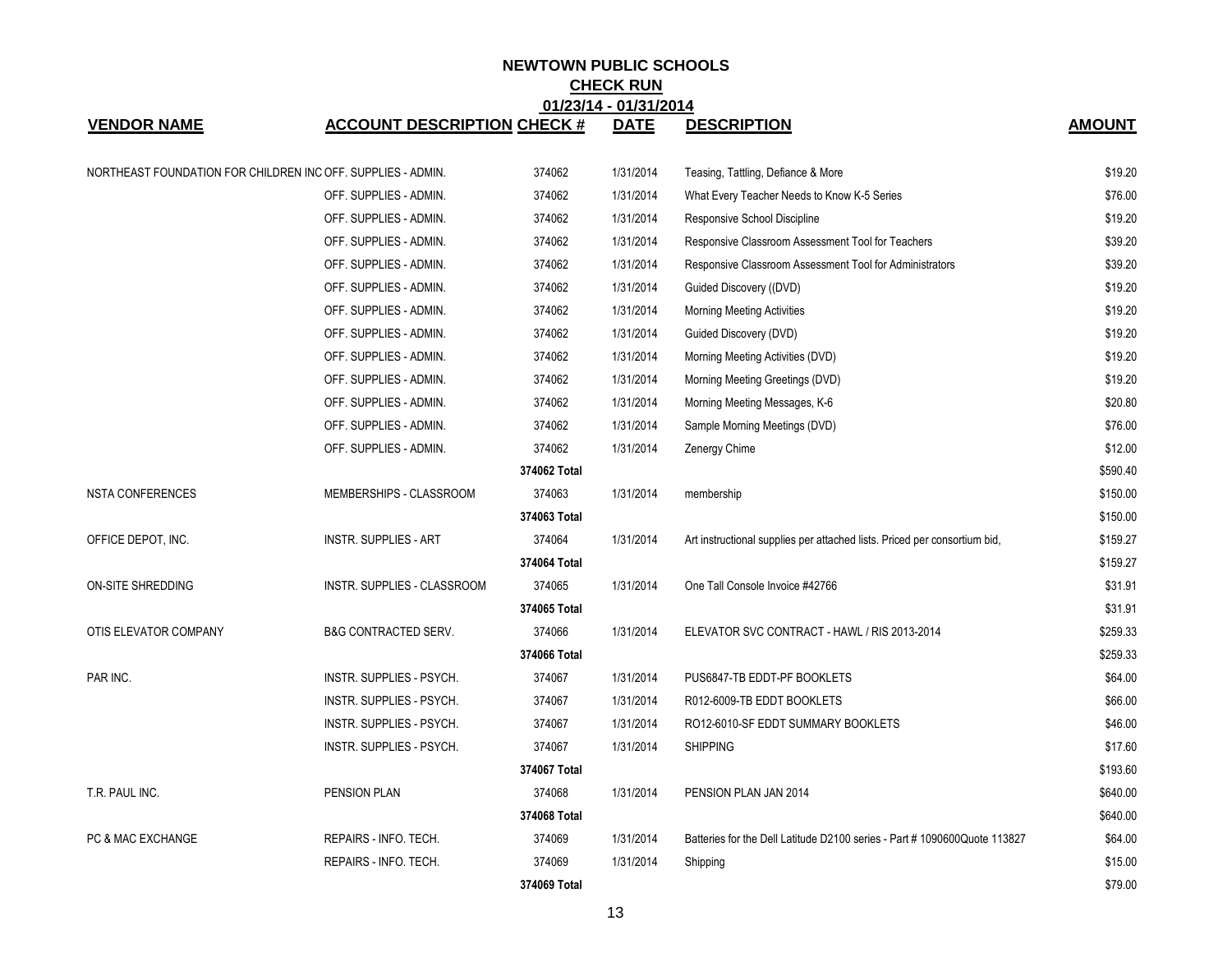| 01/23/14 - 01/31/2014             |                                    |              |             |                                                             |               |  |  |
|-----------------------------------|------------------------------------|--------------|-------------|-------------------------------------------------------------|---------------|--|--|
| <b>VENDOR NAME</b>                | <b>ACCOUNT DESCRIPTION CHECK #</b> |              | <b>DATE</b> | <b>DESCRIPTION</b>                                          | <b>AMOUNT</b> |  |  |
| PCM-G                             | INSTR. SUPPLIES - INFO. TECH.      | 374070       | 1/31/2014   | 1 M Fiber MMF LC SC-62.5/125 PVC DUPLEX part # 33154 575867 | \$45.00       |  |  |
|                                   | INSTR. SUPPLIES - INFO. TECH.      | 374070       | 1/31/2014   | HP LaserJet Pro P1102W PR Mfg. Part # CE658A#BGJ            | \$318.00      |  |  |
|                                   | REPAIRS - INFO. TECH.              | 374070       | 1/31/2014   | HP Laser Pro M401DNE Part # 9519867, Mfg. part # CF399A#BGJ | \$559.90      |  |  |
|                                   |                                    | 374070 Total |             |                                                             | \$922.90      |  |  |
| PRO-ED                            | INSTR. SUPPLIES - PSYCH.           | 374071       | 1/31/2014   | MANUAL ASDS #9351                                           | \$62.00       |  |  |
|                                   | INSTR. SUPPLIES - PSYCH.           | 374071       | 1/31/2014   | <b>SHIPPING</b>                                             | \$10.00       |  |  |
|                                   |                                    | 374071 Total |             |                                                             | \$72.00       |  |  |
| <b>RAYBURN MUSIC CT</b>           | <b>REPAIRS - MUSIC</b>             | 374072       | 1/31/2014   | Repairs - Invoice 994819                                    | \$75.00       |  |  |
|                                   | <b>REPAIRS - MUSIC</b>             | 374072       | 1/31/2014   | Repairs - Invoice 994821                                    | \$60.00       |  |  |
|                                   |                                    | 374072 Total |             |                                                             | \$135.00      |  |  |
| REGIONAL SCHOOL DISTRICT #14      | TUITION - OUT-OF-DISTRICT REG. ED. | 374073       | 1/31/2014   | <b>TUITION VOAG</b>                                         | \$10,795.50   |  |  |
|                                   |                                    | 374073 Total |             |                                                             | \$10,795.50   |  |  |
| <b>BARBARA REILLY</b>             | OFF. SUPPLIES - M.S.               | 374074       | 1/31/2014   | <b>BATTERY FOR GLUROSE TESTER</b>                           | \$2.71        |  |  |
|                                   |                                    | 374074 Total |             |                                                             | \$2.71        |  |  |
| <b>MARY LOU RICCIO</b>            | STAFF TRAVEL - PUPIL SERV.         | 374075       | 1/31/2014   | TRAVEL OCT 13 THRU DEC 13                                   | \$211.42      |  |  |
|                                   |                                    | 374075 Total |             |                                                             | \$211.42      |  |  |
| RIDDELL/ ALL AMERICAN SPORTS CORP | INSTR. SUPPLIES - SPORTS           | 374076       | 1/31/2014   | HELMETS- FOOTBALL                                           | \$274.95      |  |  |
|                                   | INSTR. SUPPLIES - SPORTS           | 374076       | 1/31/2014   | HELMETS- FOOTBALL                                           | \$265.75      |  |  |
|                                   | INSTR. SUPPLIES - SPORTS           | 374076       | 1/31/2014   | <b>HELMET DECAL</b>                                         | \$673.47      |  |  |
|                                   |                                    | 374076 Total |             |                                                             | \$1,214.17    |  |  |
| <b>RING'S END</b>                 | B. & G. REPAIRS - H.S.             | 374077       | 1/31/2014   | <b>GUARD SHACK - NHS</b>                                    | \$52.73       |  |  |
|                                   | B. & G. REPAIRS - H.S.             | 374077       | 1/31/2014   | <b>GUARD SHACK - NHS</b>                                    | \$50.54       |  |  |
|                                   | B. & G. REPAIRS - H.S.             | 374077       | 1/31/2014   | <b>GUARD SHACK - NHS</b>                                    | (\$7.35)      |  |  |
|                                   | B. & G. REPAIRS - H.S.             | 374077       | 1/31/2014   | <b>GUARD SHACK - NHS</b>                                    | \$35.54       |  |  |
|                                   |                                    | 374077 Total |             |                                                             | \$131.46      |  |  |
| SAFEGUARD BUSINESS SYSTEMS        | OFF. SUPPLIES - BUS. SERV.         | 374078       | 1/31/2014   | 5000 BLUE A/P CHECKS                                        | \$340.50      |  |  |
|                                   | OFF. SUPPLIES - BUS. SERV.         | 374078       | 1/31/2014   | 10,000 IMPRINTED SINGLE WINDOW ENVELOPES                    | \$428.00      |  |  |
|                                   | OFF. SUPPLIES - BUS. SERV.         | 374078       | 1/31/2014   | <b>SHIPPING</b>                                             | \$75.77       |  |  |
|                                   |                                    | 374078 Total |             |                                                             | \$844.27      |  |  |
| <b>SCANTRON CORPORATION</b>       | <b>INSTR. SUPPLIES - MATH</b>      | 374079       | 1/31/2014   | QUIZ SHEET A (500/PKG)                                      | \$176.00      |  |  |
|                                   | <b>INSTR. SUPPLIES - MATH</b>      | 374079       | 1/31/2014   | INK JET PRINTER CARTAGE (1/PKG)                             | \$33.00       |  |  |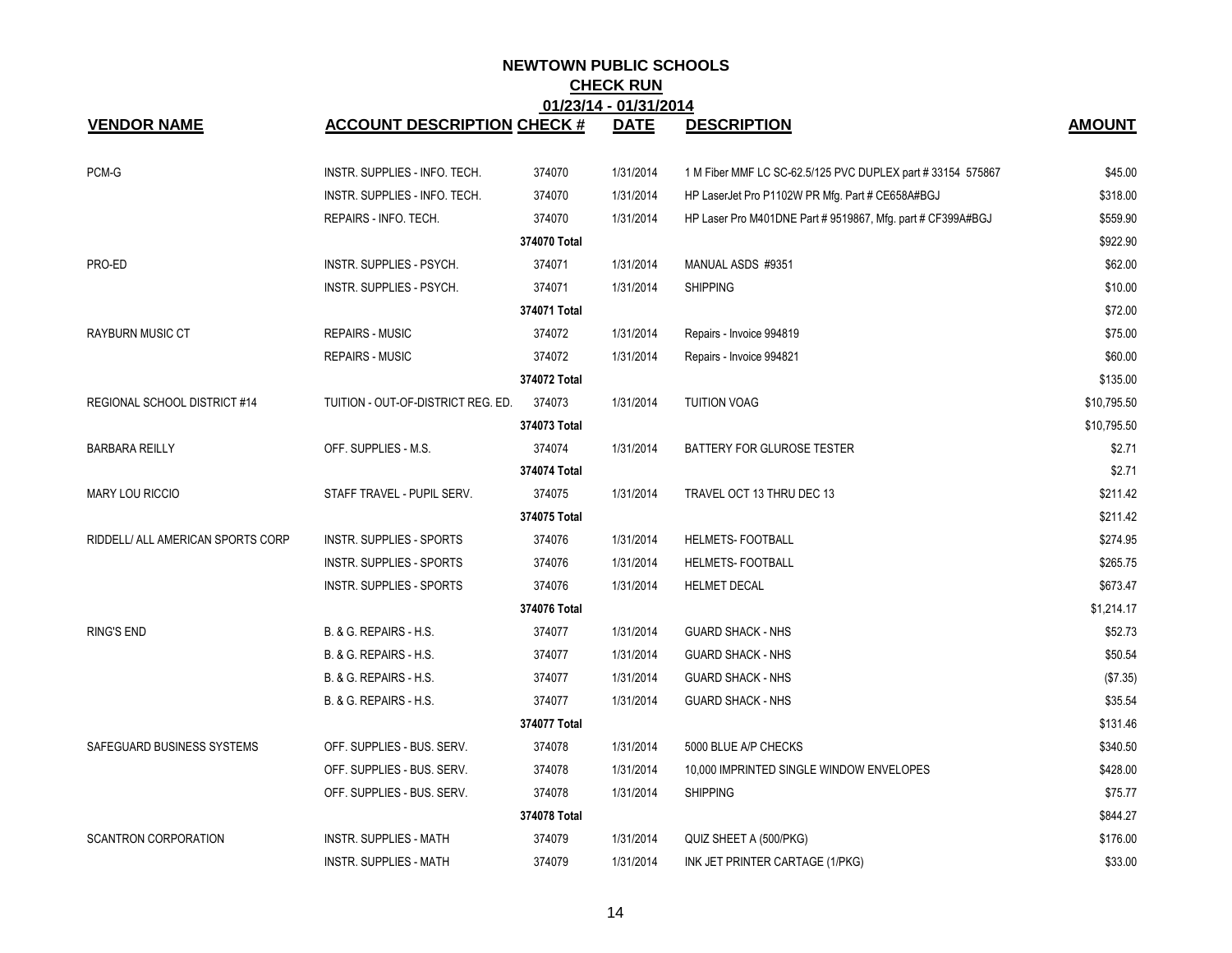|                                 |                                    |              | <b>VIIVAILL</b> |                                                                                  |               |
|---------------------------------|------------------------------------|--------------|-----------------|----------------------------------------------------------------------------------|---------------|
| <b>VENDOR NAME</b>              | <b>ACCOUNT DESCRIPTION CHECK #</b> |              | <b>DATE</b>     | <b>DESCRIPTION</b>                                                               | <b>AMOUNT</b> |
| <b>SCANTRON CORPORATION</b>     | <b>INSTR. SUPPLIES - MATH</b>      | 374079       | 1/31/2014       | <b>FREIGHT FEE</b>                                                               | \$28.74       |
|                                 |                                    | 374079 Total |                 |                                                                                  | \$237.74      |
| SCHOLASTIC INC.                 | <b>TEXTBOOKS - READING</b>         | 374080       | 1/31/2014       | Set up for orders throughout the year to support reading program.                | \$85.18       |
|                                 | TEXTBOOKS - CLASSROOM              | 374080       | 1/31/2014       | SUPPORT FOR COMMON CORE K-4 : Grade K - Seasons, BOT551364                       | \$199.00      |
|                                 | <b>TEXTBOOKS - CLASSROOM</b>       | 374080       | 1/31/2014       | Grade 1 - Animal Adaptations, BOT551369                                          | \$199.00      |
|                                 | TEXTBOOKS - CLASSROOM              | 374080       | 1/31/2014       | Grade 2 - Insects, BOT551374                                                     | \$199.00      |
|                                 | TEXTBOOKS - CLASSROOM              | 374080       | 1/31/2014       | Grade 3 - Wonder of Water, BOT551378, NO S/H                                     | \$199.00      |
|                                 |                                    | 374080 Total |                 |                                                                                  | \$881.18      |
| <b>SCHOOL SPECIALTY</b>         | INSTR. SUPPLIES - SP. ED. PREK-8   | 374081       | 1/31/2014       | OT SUPPLIES PER ATTACHED                                                         | \$353.54      |
|                                 | INSTR. SUPPLIES - SP. ED. PREK-8   | 374081       | 1/31/2014       | <b>SHIPPING</b>                                                                  | \$31.22       |
|                                 | INSTR. SUPPLIES - CLASSROOM        | 374081       | 1/31/2014       | Classroom Supplies, see attached, pocket folders, chart paper, wite out, post it | \$1,506.19    |
|                                 |                                    | 374081 Total |                 |                                                                                  | \$1,890.95    |
| <b>SERC</b>                     | STAFF TRAIN. - PUPIL SERV.         | 374082       | 1/31/2014       | REGISTRATION FOR PARTNERS IN EXCELLENCE, THURSDAY, NOV 14, 2013                  | \$95.00       |
|                                 |                                    | 374082 Total |                 |                                                                                  | \$95.00       |
| SHEFFIELD POTTERY INC.          | <b>INSTR. SUPPLIES - ART</b>       | 374083       | 1/31/2014       | Byrne Clay - Low Fire Earthenware, 50 lb. box, red, NO S/H                       | \$58.00       |
|                                 |                                    | 374083 Total |                 |                                                                                  | \$58.00       |
| <b>VICKI SHESKIN</b>            | <b>INSTR. SUPPLIES - ART</b>       | 374084       | 1/31/2014       | <b>ASSOR ART SUPPLIES</b>                                                        | \$268.84      |
|                                 | INSTR. SUPPLIES - CLASSROOM        | 374084       | 1/31/2014       | LABELS FOR ART CLASS                                                             | \$33.99       |
|                                 |                                    | 374084 Total |                 |                                                                                  | \$302.83      |
| <b>SIGN LANGUAGE</b>            | INSTR. SUPPLIES - CLASSROOM        | 374085       | 1/31/2014       | <b>NEASC BANNERS</b>                                                             | \$375.00      |
|                                 |                                    | 374085 Total |                 |                                                                                  | \$375.00      |
| SOLUTION TREE                   | OTHER SUPPLIES - STAFF DEVELOP.    | 374086       | 1/31/2014       | Instructional Materials/Supplies                                                 | \$662.61      |
|                                 |                                    | 374086 Total |                 |                                                                                  | \$662.61      |
| SOUTHBURY PRINTING CENTRE, INC. | CONTRACTED SERV. - SUPER.          | 374087       | 1/31/2014       | ADMIN CONTRACT BOOKLETS                                                          | \$281.64      |
|                                 | OFF. SUPPLIES - PUPIL SERV.        | 374087       | 1/31/2014       | INKING STAMP INVOICE 30738                                                       | \$27.50       |
|                                 | PRINTING - ADMIN.                  | 374087       | 1/31/2014       | Mailing envelopes 2/0, #10 envelope white 24#                                    | \$261.14      |
|                                 |                                    | 374087 Total |                 |                                                                                  | \$570.28      |
| SPATH BJORKLUND ASSOCIATES INC. | PROF. SERV. - B. & G.              | 374088       | 1/31/2014       | QUARTERLY WATER MONITORING @ CHS FOR 2013-14 FISCAL YEAR                         | \$1,557.00    |
|                                 |                                    | 374088 Total |                 |                                                                                  | \$1,557.00    |
| STAPLES ADVANTAGE               | INSTR. SUPPLIES - INFO. TECH.      | 374089       | 1/31/2014       | Supplies for Tech - cds, thumb drives, etc.                                      | \$34.96       |
|                                 | INSTR. SUPPLIES - INFO. TECH.      | 374089       | 1/31/2014       | Supplies for Tech - cds, thumb drives, etc.                                      | \$17.84       |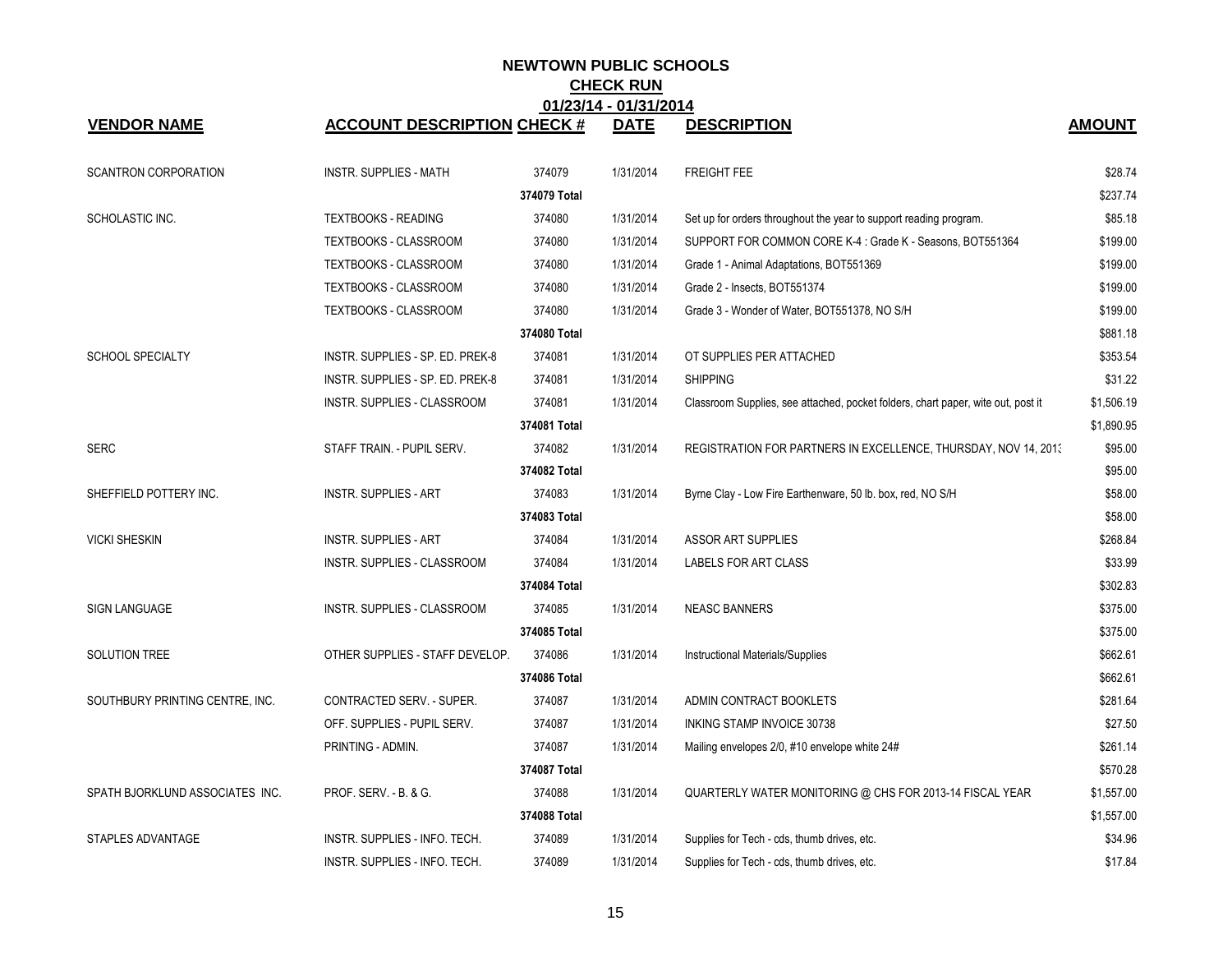| <b>VENDOR NAME</b>              | <b>ACCOUNT DESCRIPTION CHECK #</b> |              | <u> 71231 - 1131120 1</u><br><b>DATE</b> | <b>DESCRIPTION</b>                                               | <b>AMOUNT</b> |
|---------------------------------|------------------------------------|--------------|------------------------------------------|------------------------------------------------------------------|---------------|
|                                 |                                    |              |                                          |                                                                  |               |
| STAPLES ADVANTAGE               | EXTRA WORK - NON-CERT.             | 374089       | 1/31/2014                                | Classroom supplies; see attached, staples, staple remover, tape, | \$75.36       |
|                                 |                                    | 374089 Total |                                          |                                                                  | \$128.16      |
| SUNGARD PUBLIC SECTOR INC.      | PROF. SERV. - BUS. SERV            | 374090       | 1/31/2014                                | COMPUTER SERVICES & UPDATES 2013/14                              | \$554.49      |
|                                 |                                    | 374090 Total |                                          |                                                                  | \$554.49      |
| SUPER TEACHER WORKSHEETS        | STAFF TRAIN. - CLASSROOM           | 374091       | 1/31/2014                                | Single School Building Site License to access worksheets         | \$300.00      |
|                                 |                                    | 374091 Total |                                          |                                                                  | \$300.00      |
| <b>TALKTOOLS</b>                | INSTR. SUPPLIES - SP. ED. PREK-8   | 374092       | 1/31/2014                                | RED JAW GRADING BITE BLOCK SET ITEM 105005                       | \$29.95       |
|                                 | INSTR. SUPPLIES - SP. ED. PREK-8   | 374092       | 1/31/2014                                | <b>SHIPPING</b>                                                  | \$6.95        |
|                                 |                                    | 374092 Total |                                          |                                                                  | \$36.90       |
| TIM TALLCOUCH                   | INSTR. SUPPLIES - SPORTS           | 374093       | 1/31/2014                                | <b>TROPHIES</b>                                                  | \$117.15      |
|                                 |                                    | 374093 Total |                                          |                                                                  | \$117.15      |
| <b>TAPE WORLD</b>               | INSTR. SUPPLIES - WORLD LANG.      | 374094       | 1/31/2014                                | MAXWELL UR 60 CASSETTE TAPES FOR LANGUAGE LAB                    | \$44.50       |
|                                 | INSTR. SUPPLIES - WORLD LANG.      | 374094       | 1/31/2014                                | <b>SHIPPING</b>                                                  | \$7.95        |
|                                 | INSTR. SUPPLIES - WORLD LANG.      | 374094       | 1/31/2014                                | MAXWELL UR 60 CASSETTE TAPES FOR LANGUAGE LAB                    | \$133.50      |
|                                 | INSTR. SUPPLIES - WORLD LANG.      | 374094       | 1/31/2014                                | <b>SHIPPING</b>                                                  | \$9.95        |
|                                 |                                    | 374094 Total |                                          |                                                                  | \$195.90      |
| TAX COLLECTOR NEWTOWN           | SEWER OPERATION & MAINT.           | 374095       | 1/31/2014                                | SEWER BILL 2ND QUARTER 2013                                      | \$971.02      |
|                                 |                                    | 374095 Total |                                          |                                                                  | \$971.02      |
|                                 | WATER - RIS.                       | 374096       | 1/31/2014                                | WATER BILL 2ND QUARTER 2013                                      | \$1,391.05    |
|                                 |                                    | 374096 Total |                                          |                                                                  | \$1,391.05    |
| <b>TESTA REFRIGERATION, LLC</b> | <b>REPAIRS - CAFETERIA</b>         | 374097       | 1/31/2014                                | INSTALL NEW DISCHARGE SENSOR                                     | \$858.39      |
|                                 | REPAIRS - CAFETERIA                | 374097       | 1/31/2014                                | REPAIR EVAPORATOR (DEFROST)                                      | \$340.00      |
|                                 | <b>REPAIRS - CAFETERIA</b>         | 374097       | 1/31/2014                                | ADJUST PRESSURE CONTROL                                          | \$180.00      |
|                                 | REPAIRS - CAFETERIA                | 374097       | 1/31/2014                                | REPLACE CONDENERTER MOTOR                                        | \$489.82      |
| TESTA REFRIDGERATION, LLC       | REPAIRS - CAFETERIA                | 374097       | 1/31/2014                                | TORCH DEFROST CORE                                               | \$205.00      |
|                                 | REPAIRS - CAFETERIA                | 374097       | 1/31/2014                                | JOHNSON TEMP CONTROL                                             | \$470.00      |
|                                 |                                    | 374097 Total |                                          |                                                                  | \$2,543.21    |
| THYSSENKRUPP ELEVATOR CORP      | <b>B&amp;G CONTRACTED SERV.</b>    | 374098       | 1/31/2014                                | ELEVATOR SVC CONTRACT - CHALK HILL 2013-2014                     | \$180.68      |
|                                 | B. & G. REPAIRS - S.H.             | 374098       | 1/31/2014                                | ELEVATOR REPAIR - SH                                             | \$705.00      |
|                                 |                                    | 374098 Total |                                          |                                                                  | \$885.68      |
| <b>TORRCO</b>                   | <b>B&amp;G SUPPLIES - MAINT.</b>   | 374099       | 1/31/2014                                | COUPLINGS / TEES / NIPPLES - PLUMBING SUPPLIES                   | \$92.00       |